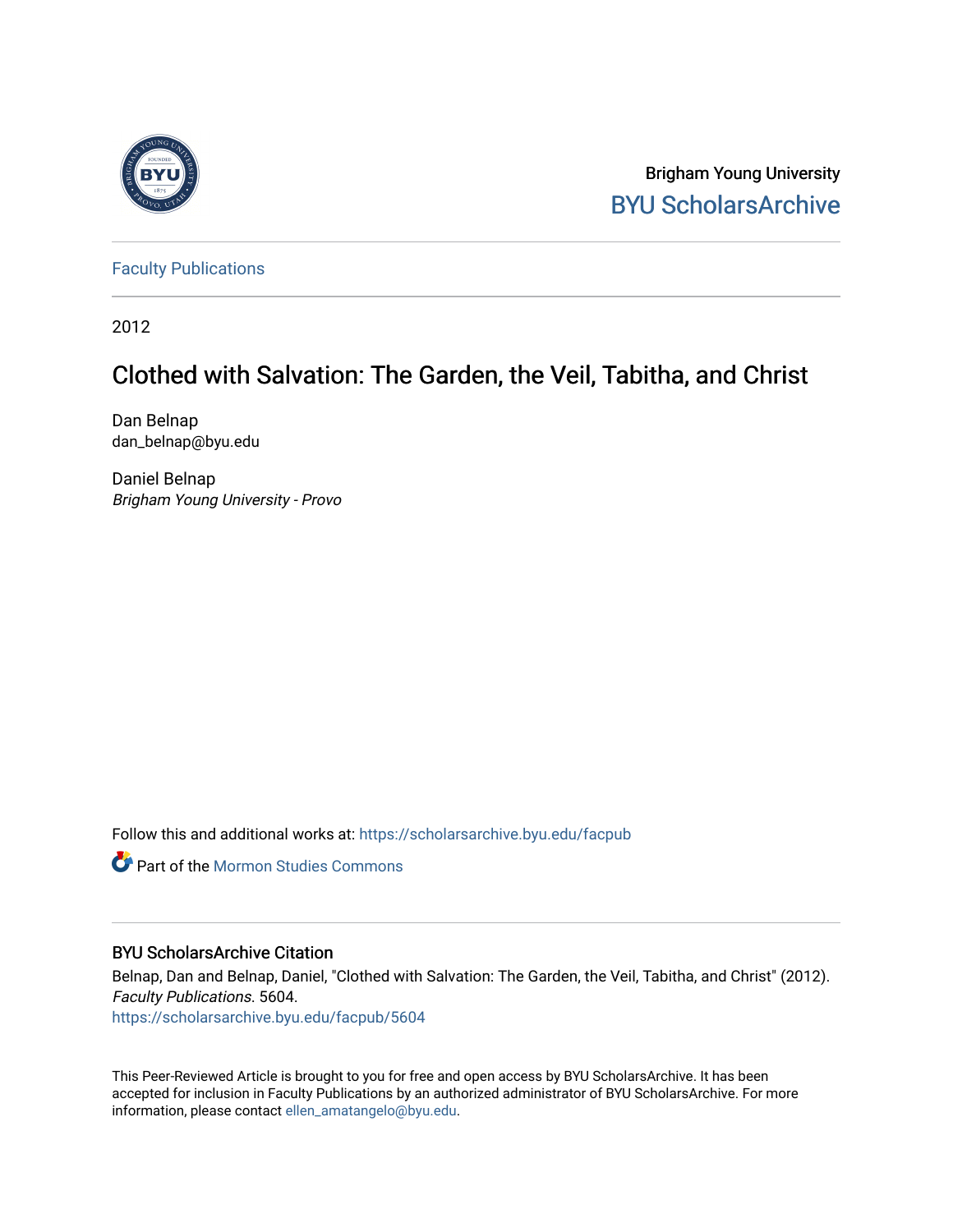# Clothed with Salvation: The Garden, the Veil, Tabitha, and Christ

Daniel Belnap

Saul's conversion in Acts of 9 and Peter's vision of the Gentiles in Acts 10 is the story of the raising of Tabitha. While staying in the town of Lydda, Peter, the presiding disciple of Christ, is approached by two individuals from the neighboring city of Joppa with the request that he come and attend to the then-deceased Tabitha. When he gets there, he is met by widows weeping and wailing over Tabitha's departure. We know practically nothing of Tabitha except that she is a believer and a woman "full of good works and almsdeeds" (Acts 9:36). These works are revealed as the mourners present themselves before Peter, showing him the clothes and garments made by Tabitha for them.

This account may not, at first glance (or even at a second glance), appear to be related to the fall of Adam and Eve, the veil of the tabernacle described in Exodus, or the atonement of Christ; yet all three of these are linked to the narrative of Tabitha by the symbolic nature of clothing and its attendant rite, investiture. Throughout the scriptures, the acts of investiture and divestiture are used to describe the individual and social transformations made possible in the plan of salvation. This paper will examine the four scriptural

Studies in the Bible and Antiquity 4 (2012): 43–69.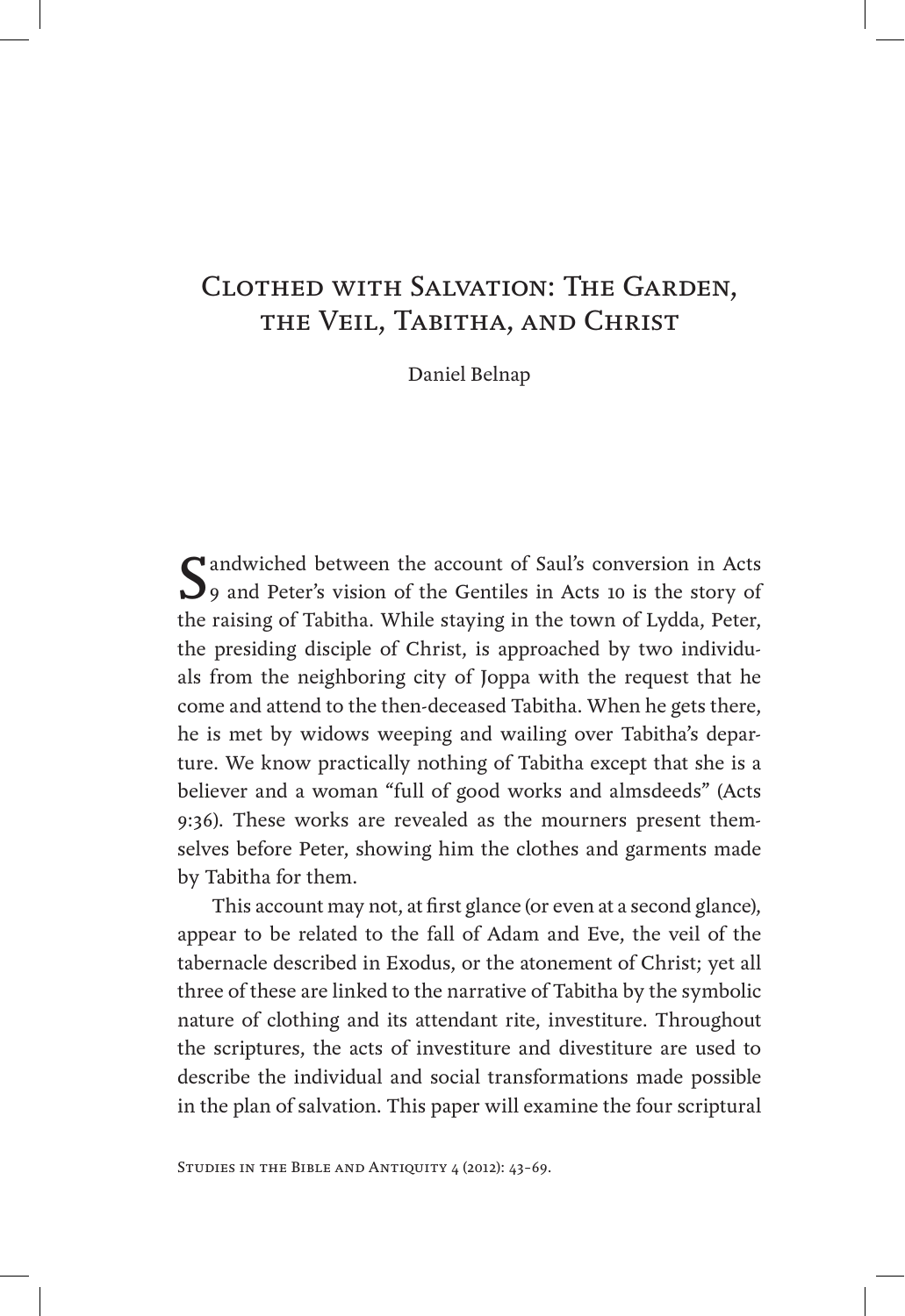subjects mentioned above—namely, the Garden of Eden narrative, the nature and role of the veil, the brief account of Tabitha, and the very nature of Christ and the atonement through the lens of clothing and investiture—and in so doing attempt to demonstrate that these two elements are among the most powerful and effective symbols in the scriptures to answer the fundamental questions concerning what our nature is now, what we really are, and how God understands us.

## **Clothing in the Garden of Eden**

Man's first experience with investiture began in the Garden of Eden, where through successive states of undress and dress Adam and Eve began their mortal progression.<sup>1</sup> We are first introduced to the symbol of clothing, or lack thereof, as we are told that Adam and Eve "were both naked, the man and his wife, and were not ashamed" (Moses 3:25). Though nakedness is often associated with nudity, there is a significant difference between the two states of undress. Whereas nudity simply defines a lack of clothing on any given individual, nakedness is determined by society and differs from culture to culture. Thus, while we may consider a native Amazonian tribe naked because of their lack of apparel, those tribes may consider themselves clothed and not naked at all by their standards. Instead, perhaps lacking a certain type of jewelry or tattoo would constitute their social understanding of nakedness.<sup>2</sup> That nakedness is learned

<sup>1.</sup> Gary A. Anderson, "The Garments of Skin in Apocryphal Narrative and Biblical Commentary," in *Studies in Ancient Midrash*, ed. James L. Kugel (Cambridge, MA: Harvard University Center for Jewish Studies, 2001), 109: "The propensity to understand ourselves in relation to others and God by virtue of our habits of dress is a deeply rooted aspect of our human condition. Hence any shift in these habits is a potential indicator of a larger ontological shift in human nature."

<sup>2.</sup> Terence S. Turner, "The Social Skin," in *Not Work Alone: A Cross-cultural View of Activities Superfluous to Survival*, ed. Jeremy Cherfas and Roger Lewin (London: Temple Smith, 1980), 114–15: "The Kayapo are a native tribe of the southern borders of the Amazon forest. . . . The Kayapo possess a quite elaborate code of what could be called 'dress,' a fact which might escape notice by a casual Western observer, because it does not involve the use of clothing. . . . A closer look at Kayapo bodily adornment discloses that the apparently naked savage is as fully covered in a fabric of cultural meaning as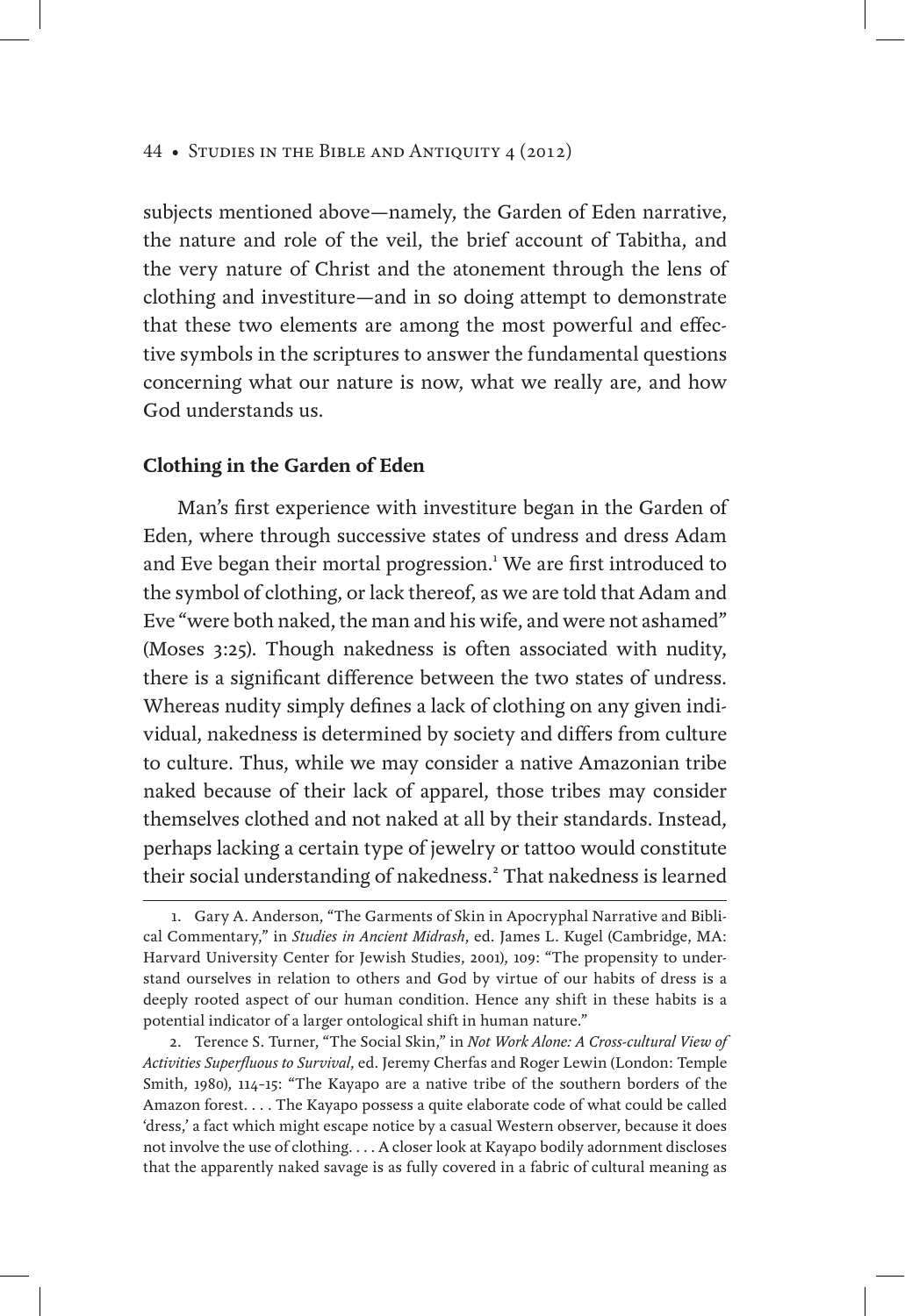can best be exemplified by little children, who exhibit a complete lack of shame while nude. It is only as they are taught their culture's values that their nudity becomes nakedness.<sup>3</sup>

In most societies, nakedness describes the social experience of shame or humiliation brought about by stepping beyond the proper social boundaries. Though we might want to view this negative consequence as a "bad" concept, the truth is that without a clear delineation between what is proper and what is not, one cannot have a functioning society. Therefore, nakedness as a cultural construct that brings about a negative consequence within that society actually allows for proper relationships to be established, further prospering the society. Thus nakedness and its attendant negative consequences are ultimately positive social constructs.

In light of this, it is not surprising to find nakedness as a legal punishment for social disharmony. In some Mesopotamian legal texts, the stripping of an individual of his or her raiment was considered punishment for offenses that went against the social order. In Middle Assyrian law codes, prostitutes who were caught wearing a veil in public were required to give up their clothing to those who turned them in. Moreover, if someone witnessed a prostitute walking while wearing a veil and did not report it, that individual would lose his

3. Susan B. Kaiser, *The Social Psychology of Clothing and Personal Adornment* (New York: Macmillan, 1985), 32–33: "There is little evidence to support the idea that individuals are instinctively ashamed of their bodies. . . . The fact that modesty is socially learned and situated—and thus not instinctive—can be illustrated by the fact that children are not instinctively modest. . . . Cross-cultural definitions of modesty vary. That is to say, what is considered to be a shameful display of the body in one culture may be totally acceptable, or even expected, in another."

the most elaborately draped Victorian lady or gentleman." See also E. Adamson Hoebel, "Clothing and Ornament," in *Dress, Adornment, and the Social Order*, ed. Mary E. Roach and Joanne B. Eicher (New York: Wiley & Sons, 1965), 16–17: "A favored tale among anthropologists is that of Baron von Nordenskiold, who in his Amazonian travels undertook to purchase the facial plugs of a Botocudo woman, who stood all unabashed in customary nudity before him. Only irresistible offers of trade goods at long last tempted her to remove and hand over her labrets. When thus stripped of her proper raiment, she fled in shame and confusion into the jungle."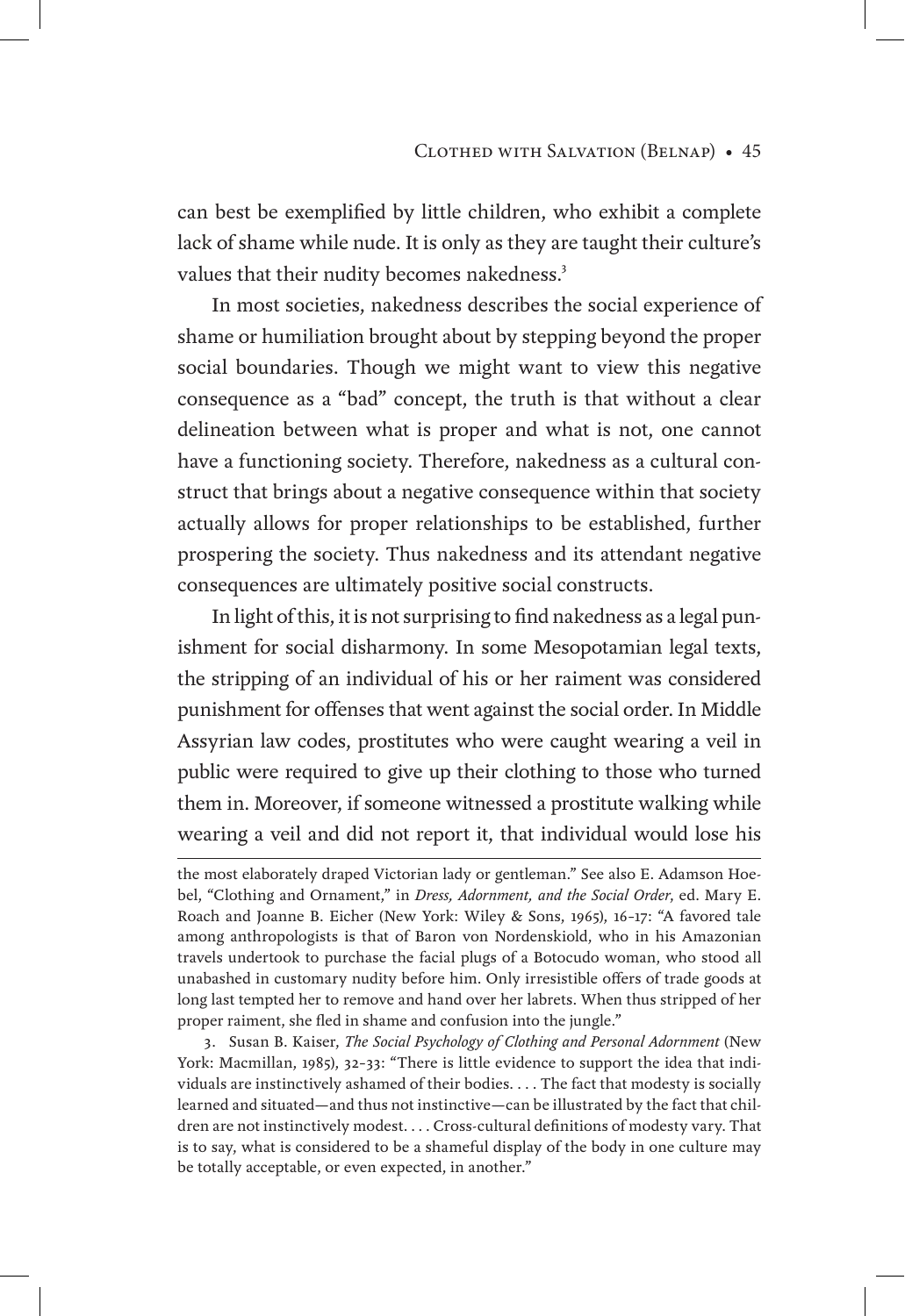or her own clothing if turned in by yet another.<sup>4</sup> The phrase to strip *the garment and to drive out naked* is found in other Mesopotamian legal texts referring to the punishment given to those women who, of their own volition, disrupted the family.<sup>5</sup> Similarly, in Ugarit, Emar, and El-Qiṭar, the loss of clothing is meant to represent a change in the social status of the individual. According to one Ugaritic text, the heir to the throne is told that he must either stay with his father or follow after his mother, who had divorced the king. If he chose the latter, the heir was to place his mantle on the throne and leave.<sup>6</sup>

5. Meir Malul, *Studies in Mesopotamian Legal Symbolism* (Kevelaer, Germany: Butzon & Bercker, 1988), 122–38. Also, Karel van der Toorn, "The Significance of the Veil in the Ancient Near East," in *Pomegranates and Golden Bells: Studies in Biblical, Jewish, and Near Eastern Ritual, Law, and Literature in Honor of Jacob Milgrom*, ed. David P. Wright, David Noel Freedman, and Avi Hurvitz (Winona Lake, IN: Eisenbrauns, 1995), 327–39.

6. See Åke Viberg, *Symbols of Law: A Contextual Analysis of Legal Symbolic Acts in the Old Testament* (Stockholm: Almqvist & Wiksell, 1992), who discusses these texts: "The act performed by Jonathan may very well be based on a legal symbolic act which is also known from Ugarit, Emar and El-Qiṭar. There are three texts from Ugarit that are relevant, PRU IV, 17.159; RS 8.145 and Ugaritica V, 83 (RS 20.146). Of these RS 8.145 and Ugaritica V, 83 are wills, describing how a son who refuses to obey his father is forced to leave the house and deposit his mantle on the stool or the door-bolt. The legal function was to expel a member from the family, thus depriving him of his legal status as a member of the family. In PRU IV, 17.159, the prince and heir to the throne of Ugarit, called Utrisharruma, is given an ultimatum, lines 22–31. Either he stays with his father Amistamru, King of Ugarit, or he follows his mother Bentesina, who has been divorced from the king, lines 8–10. As mentioned above, if the prince chooses to follow his mother, he is told to put his mantle on the throne and leave, line 26. The texts from Emar are mainly wills, containing clauses that regulate the inheritance in the case of certain changed circumstances. One of these wills states that a daughter who does not accept the mother after the death of the father, must put the mantle on a chair and leave the house. The same is applied to a child who does not accept the father, the husband in the will of the wife, and the wife in the will of the husband." Similarly, in an Old Babylonian text (BRM IV 52), the stripping of the wife's clothes was performed for divorce. Elsewhere in ancient Near Eastern documents, divorce was effected by the cutting off of the hem of the spouse (primarily the wife's hem); see

<sup>4.</sup> Martha T. Roth, *Law Collections from Mesopotamia and Asia Minor* (Atlanta: Scholars Press, 1997), 168–69, Middle Assyrian Law Code A, 40-1. Similarly, a palace decree of Tiglath-Pileser states if a male responds to the attentions of a woman of the palace who "has bared her shoulders and is not covered even with a *kindabašše* garment" and he is reported, the one who gives the report gets the clothing of the offending individual, and in the end, the offending individual has only sackcloth tied around his waist (206).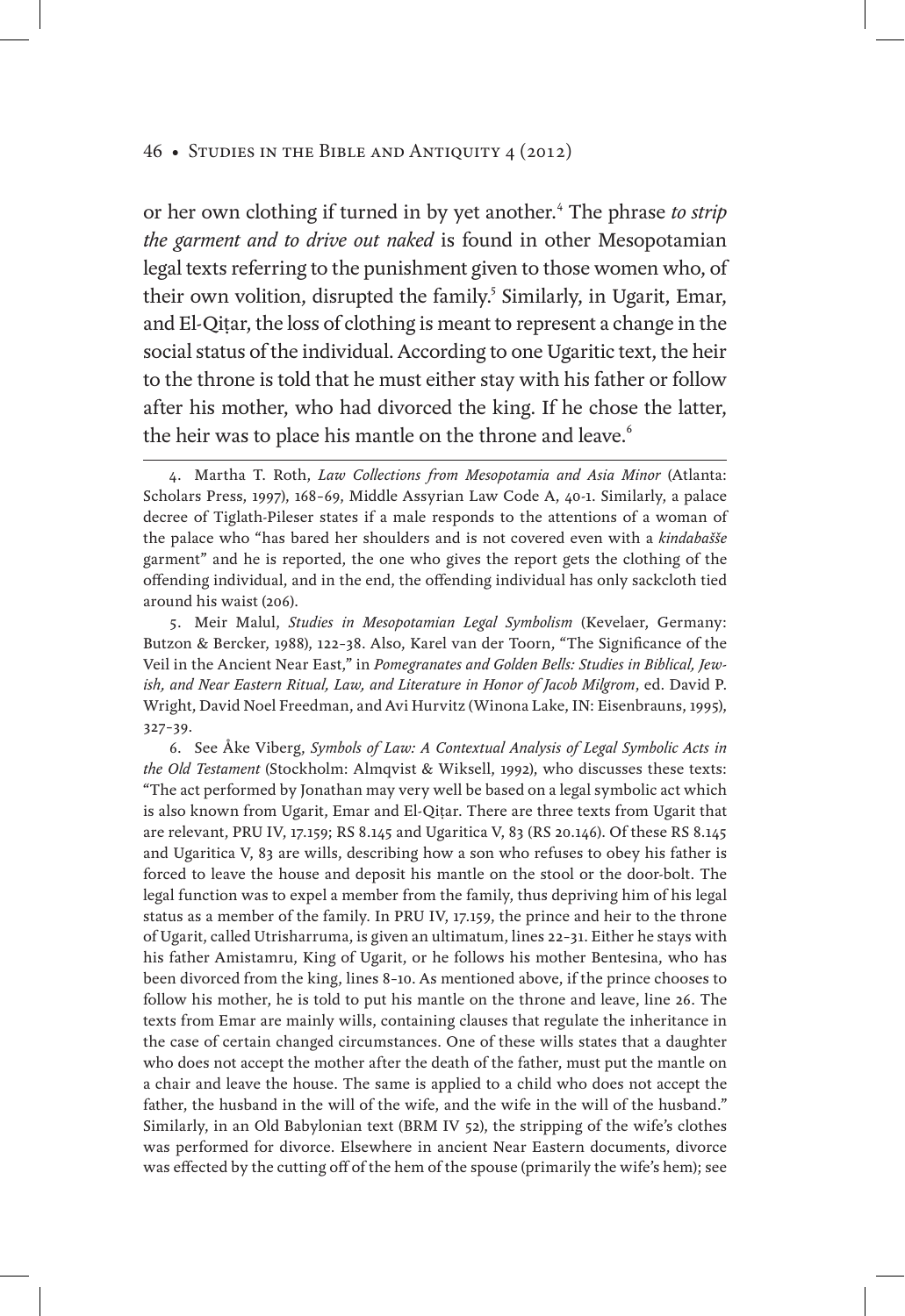#### Clothed with Salvation (Belnap) • 47

Unfortunately, because clothing is used to define one's status, forcing others to become naked and thus have no place in society has been used throughout history to control others. In the ancient Near East, the shame and humiliation of nakedness was associated with the loss of social status and was often depicted in images of captivity. Assyrian palace reliefs depict the captured inhabitants of conquered cities as naked, bound figures; Egyptian palaces do the same.<sup>7</sup> In these cases, the captured soldiers and citizens were not originally naked but would have been divested of their clothing by the successful invaders, thereby demonstrating the captives' complete subjugation by the conquerors.<sup>8</sup> Voluntary nakedness reflected the same thing, demonstrating one's subjugation to the authority of a more powerful individual. The Assyrian king Assurbanipal records in one of his annals, "They [the king of Elam and family] fled from Indabigash and came to me in Nineveh, crawling naked on their bellies."<sup>9</sup>

7. Robert K. Ritner, *The Mechanics of Ancient Egyptian Magical Practice* (Chicago: The Oriental Institute of the University of Chicago, 1993), 114–36. Rendering the captive naked is a common image; see also the Megiddo Ivory in the Israeli Museum.

8. Similarly, in the Old Testament foreign women who are taken captive are made naked. See Saul Olyan, *Rites and Rank: Hierarchy in Biblical Representations of the Cult* (Princeton: Princeton University Press, 2000), 97: "The text describes the process by which a foreign woman, taken by force to the home of her captor, makes the transition from alien captive to wife or concubine of an Israelite male. A series of ritual actions are presented that are intended to begin that transition. The shaving of the hair of the head, the cutting of the nails, and the removal of the 'garment of captivity' move the woman into a period of liminality during which she mourns her parents, whom she will never see again. It is probable that they have become 'socially dead' to her, though they are not physically dead. These gestures are all to be understood as rites effecting the separation or alienation of the woman from her previous identity. . . . To shave off the hair and cut the nails in combination with discarding the 'garment of captivity' and mourning socially dead parents seem in this context to mean to cut off the captive from her past, erasing her old identity and making it possible for her to assume a new identity in Israel."

9. Maximilian Streck, *Assurbanipal und die Letzten Assyrischen Könige bis zum Untergange Niniveh's*, vol*.* 2 (Leipzig: Hinrichs, 1916), 34, IV, 1.26. For a general study on the

Wolfram von Soden, *Akkadisches Handwörterbuch* (Wiesbaden: Harrassowitz, 1965–81), s.v. *sissiktu*, 4a, 1051. For a general discussion on the role of hems, see Jacob Milgrom, "Of Hems and Tassals: Rank, Authority and Holiness Were Expressed in Antiquity by Fringes on Garments," *Biblical Archaeology Review* 9/3 (1983): 61–65; see also Paul A. Kruger, "The Hem of the Garment in Marriage: The Meaning of the Symbolic Gesture in Ruth 3:9 and Ezek 16:8," *Journal of Northwest Semitic Languages* 12 (1984): 79–86.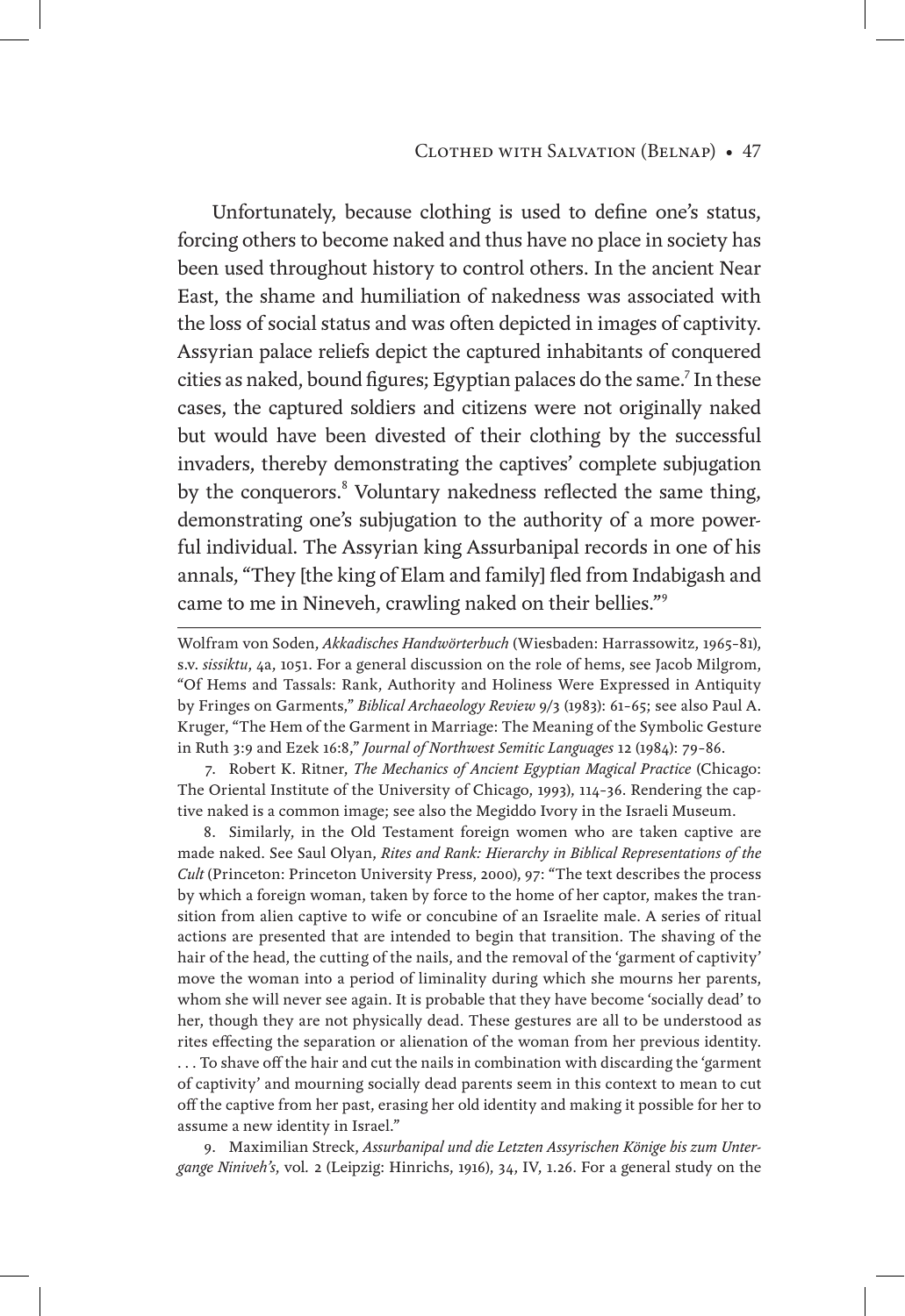The Old Testament reveals much of the same social stigma associated with nakedness. In Genesis 9, Noah's drunkenness is emphasized by his naked state. In this case, filial duties are demonstrated as Noah's two older sons walk backward in order not to view their father's humiliating state while covering him in a garment. The youngest son, Ham, on the other hand, views his father's nakedness but does nothing and is cursed. In Genesis 37, when Joseph's brothers strip him of his robe, he is transformed from his honorable state to one of shame and slavery.<sup>10</sup> In Isaiah 20, captivity and subjugation are associated with nakedness. Isaiah is commanded to take off his shoes, loosen his loincloth, and walk naked and barefoot for three years, symbolizing the eventual captivity of Egypt by Assyria: "Like as my servant Isaiah hath walked naked and barefoot three years . . . so shall the king of Assyria lead away the Egyptians prisoners, and the Ethiopians captives, young and old, naked and barefoot, even with their buttocks uncovered, to the shame of Egypt" (Isaiah 20:3–4). Similarly, Micah declares that he will "wail and howl" and "go stripped and naked" on account of the desolation that would result from the destruction of Samaria and Jerusalem (Micah  $1:8$ ).<sup>11</sup>

11. Shaving was used to humiliate and shame an individual as well. Saul Olyan discusses the role of shaving in rites associated with transition in social status; see

role of stripping as a form of subjugation and humiliation, see M. E. Vogelzang and W. J. van Bekkum, "Meaning and Symbolism of Clothing in Ancient Near Eastern Texts," in *Scripta Signa Vocis: Studies about Scripts, Scriptures, Scribes, and Languages in the Near East, Presented to J. H. Hospers*, ed. H. L. J. Vanstiphout et al. (Groningen, Netherlands: Forsten, 1986), 265–84.

<sup>10.</sup> Victor H. Matthews, "The Anthropology of Clothing in the Joseph Narrative," *Journal for the Study of the Old Testament*, no. 65 (March 1995): 31. Interestingly, the entire Joseph pericope centers around the reception and loss of clothing. When Potiphar's wife seeks relations with Joseph, Joseph is again reduced to "nakedness": "Again, he is stripped of his status-marker and the symbol of his role within that community" (32). Later, he is reinvested with clothing upon entering the royal court: "The radical change in appearance effected by these new robes of office, and the other gifts given to him by the pharaoh (his new name, and his Egyptian wife) transforms Joseph from a prisoner into a courtier" (34). Finally, Joseph demonstrates his acceptance of his brothers by providing them with their own sets of clothing. "This final step brings the story full circle and provides one final use of garments as a status marker. Joseph is now in a position to give clothing to his brothers" (35).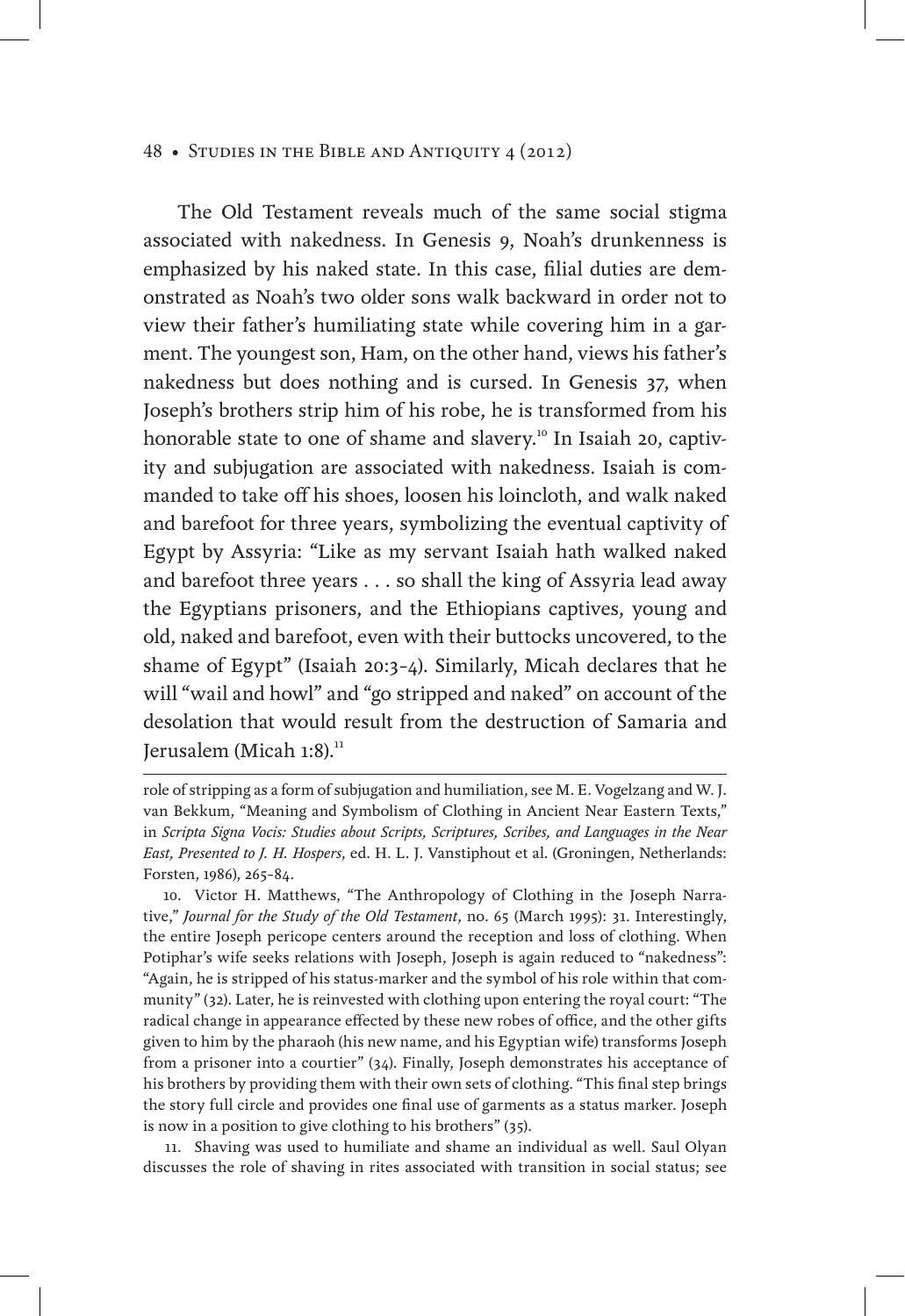All this takes us back to the garden; there we are confronted with a unique situation as Adam and Eve were naked yet not experiencing shame. In fact, this is the only place in the scriptures where nakedness does not bring about negative social consequences; this situation therefore demonstrates that the early social network is flawed or incomplete. That social structures exist in the Garden of Eden is evidenced by the marriage of Adam and Eve and the proto-Zion society that Adam and Eve share with God.<sup>12</sup> Yet, as Lehi makes clear in 2 Nephi 2:22–23, until the decision to partake of the fruit, Adam and Eve remain in a state in which progression is suspended:

And now, behold, if Adam had not transgressed he would not have fallen, but he would have remained in the garden of Eden. And all things which were created must have remained in the same state in which they were after they were created; and they must have remained forever, and had no end. And they would have had no children; wherefore they would have remained in a state of innocence, having no joy, for they knew no misery; doing no good, for they knew no sin.

This state can be described as a liminal one, or one that lies between two other states of existence. The term *liminality* is taken from the Latin *limen*, meaning "doorway, threshold," and is used in ritual studies to describe the temporary time and space made by ritual that allows an individual to move from one social state to another.<sup>13</sup> Rites

Saul M. Olyan, "What Do Shaving Rites Accomplish and What Do They Signal in Biblical Ritual Contexts?" *Journal of Biblical Studies* 117/4 (1998): 611–22.

<sup>12.</sup> Both social relationships are emphasized in the recent document "The Family: A Proclamation to the World."

<sup>13.</sup> Liminality is first used in the studies of Arthur Van Gennep in his seminal work *The Rites of Passage*, trans. Monika B. Vizedom and Gabrielle L. Caffee (Chicago: University of Chicago Press, 1960). Van Gennep coined the term to describe the temporary time and space created during ritual processes in which individuals were formally taken out of one social state (childhood, single status, etc.) and prepared for both entrance and participation in another social state (puberty, marriage, etc.). Because liminality exists outside of "normal" space and time, this place was symbolized as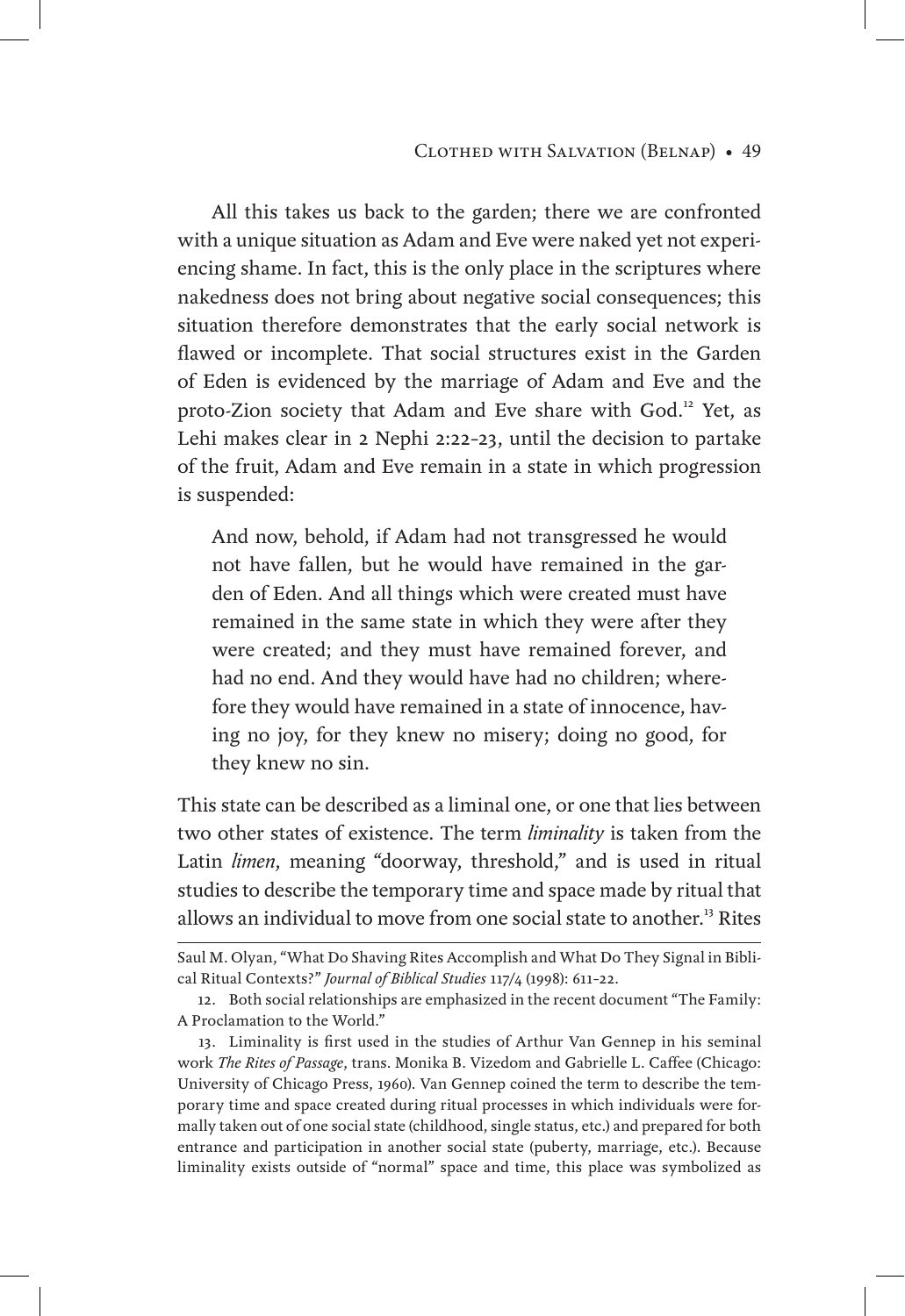of passage, for instance, often incorporate liminality to facilitate the transformation of child to adult, single to married, boy to man, and so forth. What is important to recognize is that while liminal states have a useful function in social movement, they are meant to be temporary. With this perspective, we can see that prior to partaking of the fruit, Adam and Eve in the garden live a liminal, or "in-between," existence, as if they were cocooned caterpillars awaiting the final transformation. This liminality is exemplified in their naked but not ashamed state; as long as they stay in this state the plan of salvation is halted, just as Lehi described.<sup>14</sup>

Adam and Eve remain in this liminal state until Eve partakes of the fruit. According to Moses 4, Eve only partakes of the fruit when she "saw that the tree was good for food, and that it became pleasant to the eyes" (Moses 4:12). Neither one of these statements describes an actual change in the fruit, suggesting that the fruit was always good to eat. What changed was Eve's perspective in regard to the fruit, yet this change in perspective also leads to Adam and Eve's discerning their naked state. They now experience the shame that one should experience with nakedness. Though this leads them to separate themselves from God (as noted in their hiding from him), it also moves them out of their liminal state to the state of mortality necessary for their progression. This movement is characterized by their donning of clothing, the visible, tangible evidence that Adam and Eve now define their relationship with God and each other differently than they did before. With the wisdom that comes from the fruit, they are now aware of their social separateness from God, or, to put it another way, they now define themselves as beings different from God.

death, the womb, the outside, and was a dangerous place in terms of its being outside society but completely necessary for the smooth transitions within a society. Most important, liminality was never meant to be a permanent state but a temporary one that existed for the specific purpose only.

<sup>14.</sup> Julie Galambush, "*ʾādām* from *ʾadāmā*, *iššâ* from *ʾîš*: Derivation and Subordination in Genesis 2.4b–3.24," in *History and Interpretation: Essays in Honour of John H. Hayes*, ed. M. P. Graham et al. (Sheffield, England: JSOT, 1993), 38: "Shame's absence is noteworthy only in a world characterized by its presence."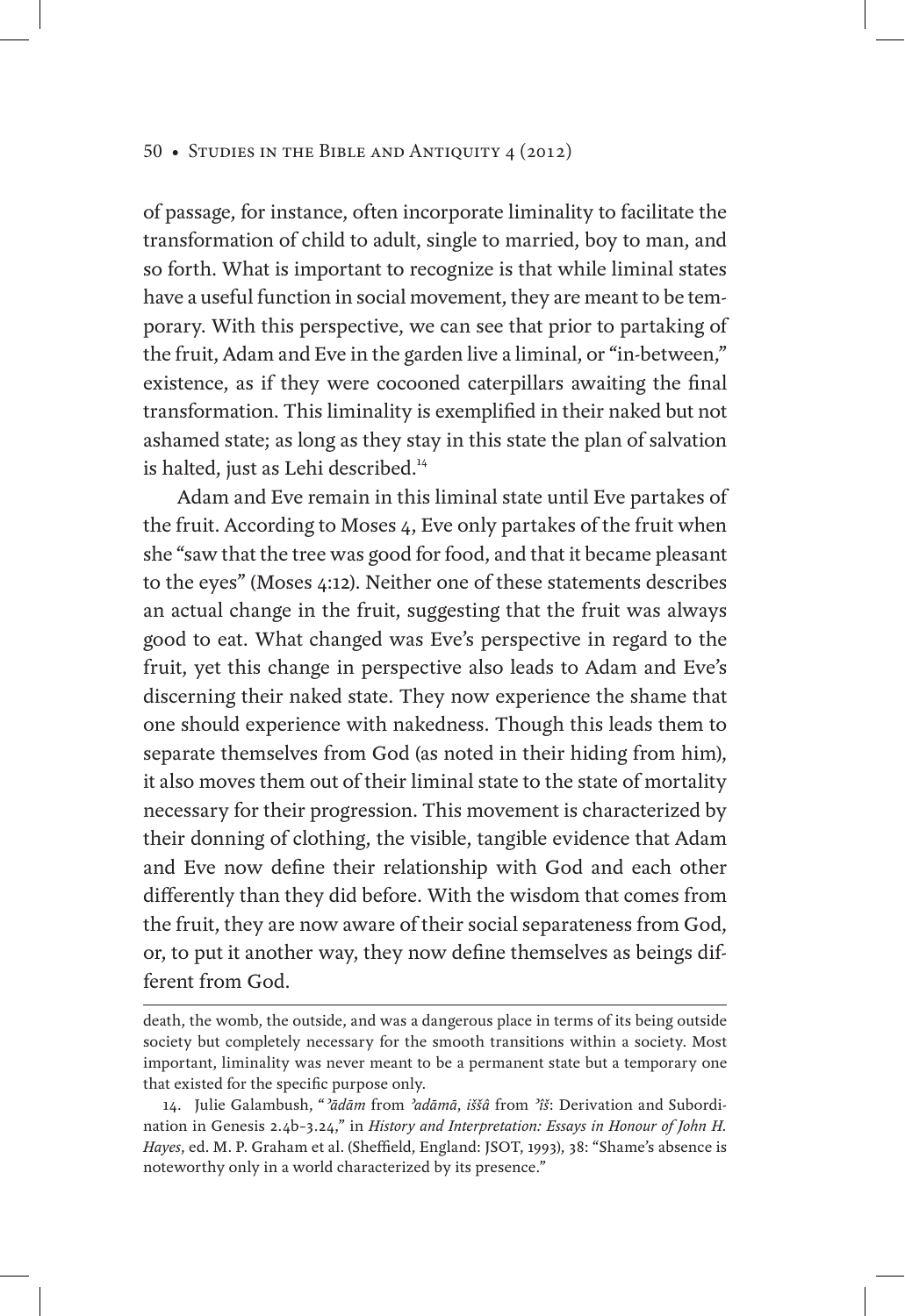#### Clothed with Salvation (Belnap) • 51

Like the concept of nakedness, the function of clothing is primarily a social one used by individuals to define or establish themselves within a given community,<sup>15</sup> a function recognized explicitly today in the church pamphlet *For the Strength of Youth*. 16 Because clothing is used by individuals to provide information about their own self-concept, and therefore their place within a given social structure, the actual clothing act, investiture, is as significant to the creation of the identity as the clothing itself since it demonstrates that we have the ability to make these definitions.<sup>17</sup> Thus Adam and Eve's clothing of fig leaves is not only a representation of their understanding concerning nakedness but also a means to describe their new standing within the existing society, specifically their unworthiness to socialize with God.<sup>18</sup> The clothing itself

16. "Prophets of God have continually counseled His children to dress modestly. When you are well groomed and modestly dressed, you invite the companionship of the Spirit and you can be a good influence on others. Your dress and grooming influence the way you and others act." *For the Strength of Youth* (2011), 6.

17. Kate Soper, "Dress Needs: Reflections on the Clothed Body, Selfhood and Consumption," in *Body Dressing*, ed. Joanne Entwistle and Elizabeth Wilson (Oxford, NY: Berg, 2001), 20–21: "In the emphasis on the need for clothing as personal selfexpression, we should not overlook the recourse to regulations on dress and the wearing of uniform as a means of excluding, oppressing and condemning. Nor should we forget the extent to which restrictions on human dress are used to distinguish and police social and sexual hierarchies."

18. Some suggest that this status change represents a movement from animal to human. See Soper, "Dress Needs," 17: "In Christian mythology, we acquire our clothes in losing our 'natural' innocence and coming into knowledge of good and evil. Clothes

<sup>15.</sup> Kaiser, *Social Psychology of Clothing*, 216–17, emphasis in original: "There are two important functions to clothes in nonverbal communication. First, they help us to *negotiate identities*, as we present our situated identities or roles, moods, values, and attitudes to one another. Second, they help us to *define situations*, that is, to socially construct the basis for our interactions." See Malcolm Bernard, *Fashion as Communication*, 2nd ed. (London: Routledge, 2002), 39: "Clothing and fashion, as communication, are cultural phenomena in that culture may itself be understood as a signifying system, as the ways in which a society's beliefs, values, ideas and experiences are communicated through practices, artefacts and institutions. . . . Fashion, clothing and dress are the artefacts, practices and institutions that constitute a society's beliefs, values, ideas and experiences. According to this view, fashion, dress and clothing are ways in which people communicate, not only things like feeling and mood, but also the values, hopes and beliefs of the social groups of which they are members. They are, then, the ways in which society is produced and reproduced."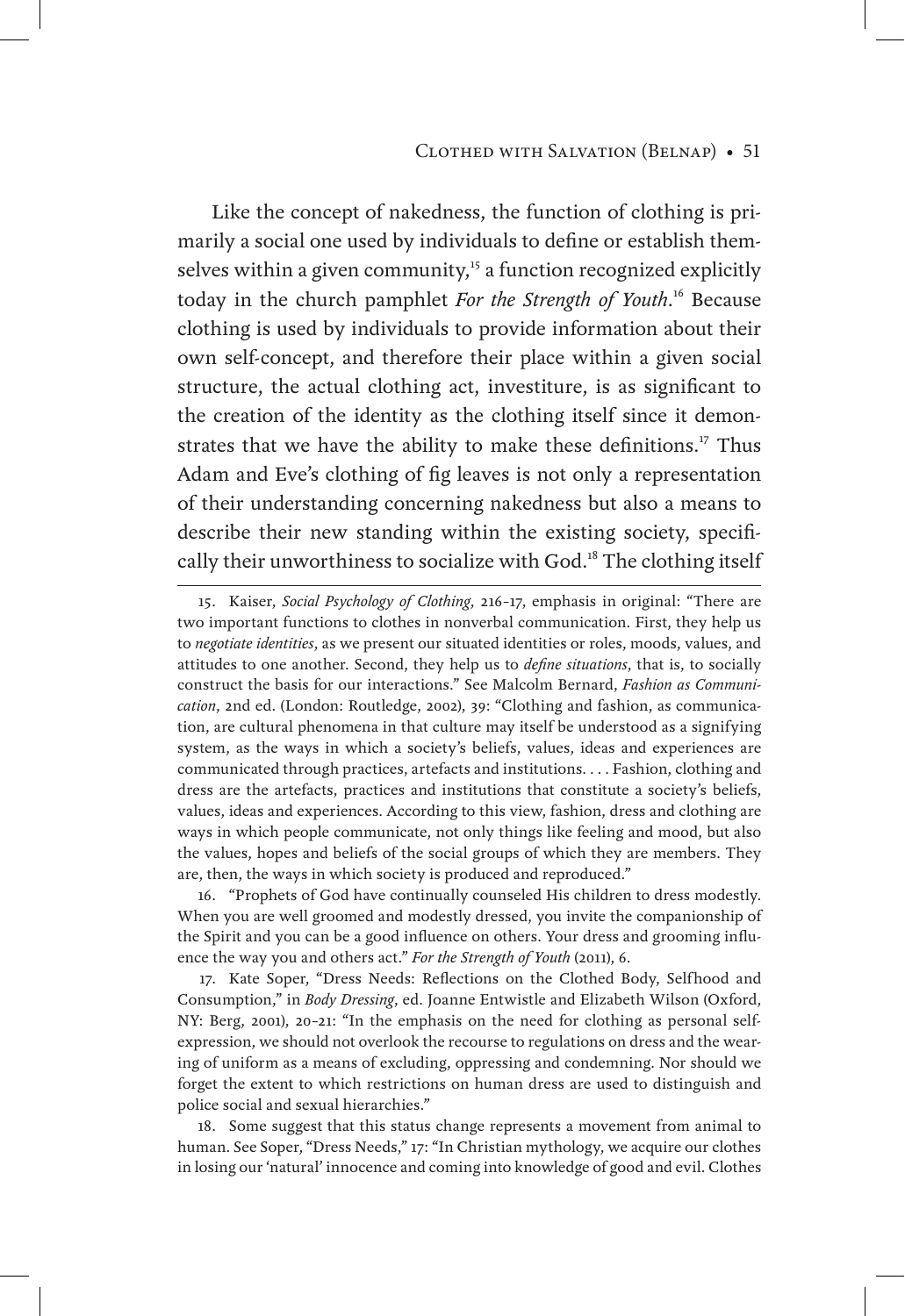allows them to physically demonstrate this separation since the leaves would act as camouflage when they hid in the trees. Prior to partaking of the fruit, Adam and Eve understood themselves to be part of the same social stratum as God; now they dress themselves and in so doing demonstrate they are no longer worthy to associate with God.<sup>19</sup> Yet this social separation that Adam and Eve now understand to exist is not necessarily negative. Again, while nakedness is associated with negative responses, the social result of nakedness is, overall, a positive one, allowing members of a society to interact in the correct manner.<sup>20</sup>

Another well-known ancient Near Eastern epic teaches the same principle using the same symbols of clothing and investiture. In the Gilgamesh epic, Enkidu, a being who had lived in the wilderness, becomes civilized by first recognizing his nakedness and then by clothing himself as he approaches the city; thus the awareness of his

19. Rita C. Poretsky, "Clothing and Self: Biblical and Rabbinic Perspectives," *Journal of Psychology and Judaism* 10/1 (1986): 53: "Nakedness is a nakedness of self in a social context, not just a nakedness of body. There is a microcosmic balancing of principle within each specific act. . . . The fear of being naked, without identity, is strong, especially when the only available clothes do not fit. The task to make new clothes and a new world in order to be whole is overwhelming, but the only other choices are a lost sense of self, from wearing no clothes; or a self that is betrayed, bound to the dead hand of custom and costume. In this context, it is not surprising that Adam and Eve ate from the tree of knowledge of good and evil, saw that they were naked, and Adamhumankind felt afraid before God."

20. Terje Stordalen, *Echoes of Eden: Genesis 2–3 and the Symbolism of the Eden Garden in Biblical Hebrew Literature* (Leuven: Peeters, 2000), 228–29: "If nakedness was depriving within the shame codex in which the implied reader was socialised, Gen 2:25 would not imply restrained happiness. . . . Eating from the tree has a positive function in removing human ignorance. By 3:8.10 the human couple has gained the insight that one should not appear naked before YHWH. Such an effect of the tree is conceived of as 'regular' within the story world. . . . All this should indicate a positive development, stretching from the ignorance in 2:25 through the eating (3:1–6) and the gained insight (3:7–11) to the clothing (3:21)."

are in this sense definitively cultural objects closely bound up with a sense of shame, and their primary purpose is to conceal the organs of those functions . . . which have been deemed to degrade us by tying us too closely to a bestial nature. Clothes, in short, serve us as a cardinal marker of the divide between ourselves and the rest of the animal world. . . . Clothes have been very extensively used to assert the cultural status of human beings, to police the border between humans and animals."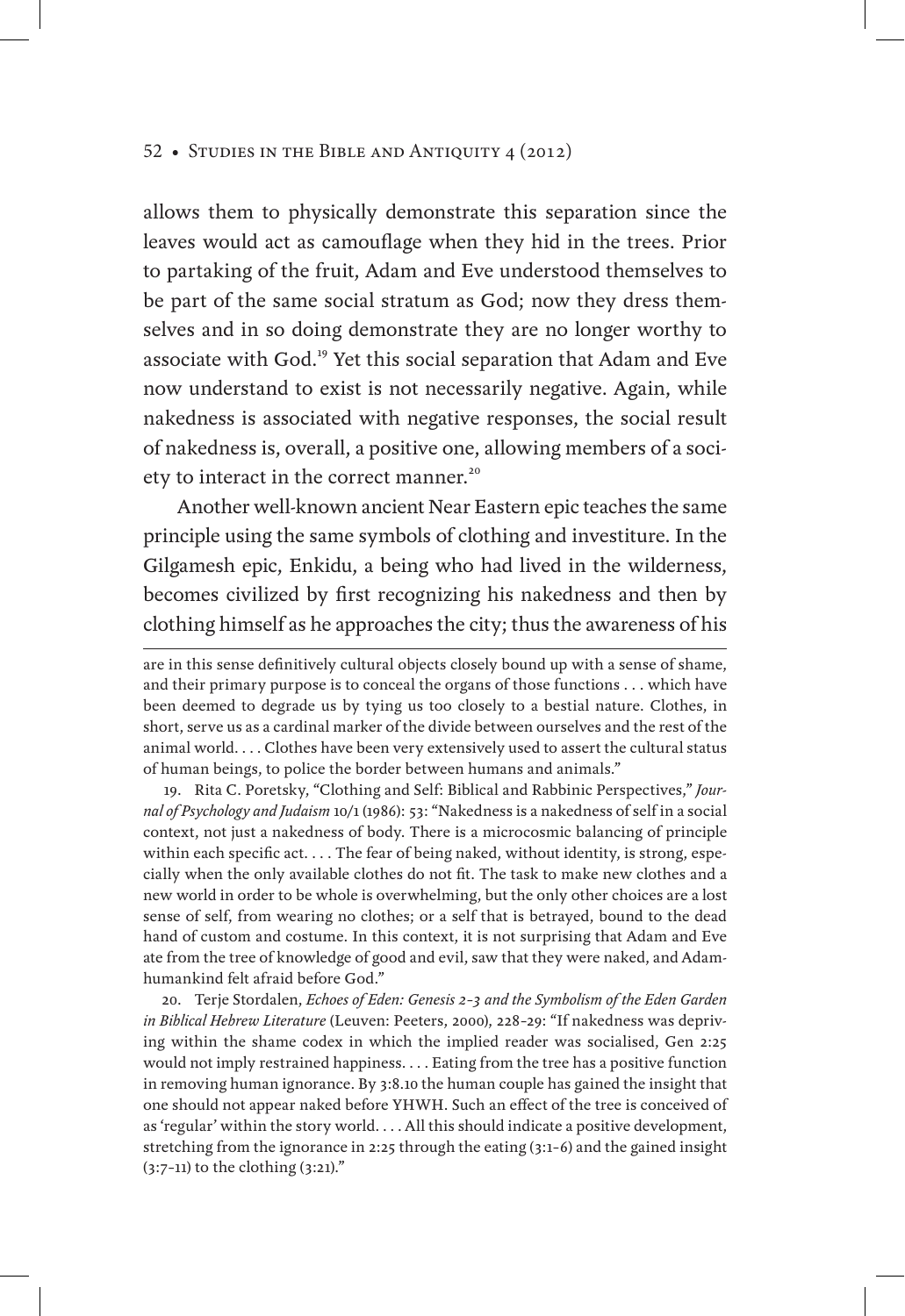nakedness and his consequent act of clothing represent his transformation from a wild, animal-like state of nonawareness into a state in which he is socially aware of himself and others. Gilgamesh himself, following his adventures to the ends of the earth, notes his return to society by dressing himself in the best garments he has.<sup>21</sup>

Though different in setting than the Gilgamesh epic, investiture also marks the transformation of Aaron and his sons from normal society to the specialized status of priests.<sup>22</sup> While wearing the priestly garb placed upon them by Moses, Aaron and his sons are transformed from ordinary men to priests of God.<sup>23</sup> Further priestly transformation via investiture occurs as the high priest is instructed to wear only pure white linen garments into the holy of holies instead of the more colorful costume found elsewhere.<sup>24</sup> Thus he becomes

22. Frank H. Gorman Jr., *The Ideology of Ritual: Space, Time and Status in the Priestly Theology* (Sheffield, England: JSOT, 1990), 116–17: "The change of clothes is symbolic of a ritually constituted change of status. In Lev. 16.4, 24 Aaron's bathings mark off his marginal status, symbolized by his change of clothes, within the larger ritual process."

23. Ernest Crawley, "Sacred Dress," in *Dress, Adornment, and the Social Order*, 141: "With the vestment the priest puts on the 'character' of divinity. By change of vestments he multiplies the Divine force, while showing its different aspects."

24. See Leviticus 16:4–24, which describes the divestiture and investiture of the high priest on the Day of Atonement. Jung Hoon Kim, *The Significance of Clothing Imagery in the Pauline Corpus* (London: Clark International, 2004), 20: "All these garments seem to constitute the formal apparel of Aaron the [high] priest. No doubt, whenever he entered the Holy Place for the performance of his ministry, he had to wear them. Yet, when he entered the most holy place, he might wear only the linen tunic, linen undergarments, the linen sash and the linen turban, and not the ephod and the blue robe. The author of the Pentateuch does not provide any explanation concerning this difference. But as the whiteness of the four linen items can represent divine holiness, the difference probably means that when the priest entered the most holy place, he had to endue himself with a holiness which was suited to the supreme sacredness of the place."

<sup>21.</sup> Robert A. Oden Jr. "Grace or Status? Yahweh's Clothing of the First Humans," in *The Bible without Theology: The Theological Tradition and Alternatives to It* (San Francisco: Harper & Row, 1987), 102–3: "Finally, and significantly, Utnapishtim asks that Gilgamesh return to civilization, to his city, wearing a 'garment,' 'his finest garment.' . . . The cumulative effect of all these references to clothing in the Gilgamesh Epic is impressive. The human state—and that, among many other things, is partly what Gilgamesh is all about—is a state symbolized by the donning of manufactured garments. . . . Humans are those who live most properly in cities (the social setting, *par excellence*), are mortal, have obligations to one another—and wear clothing."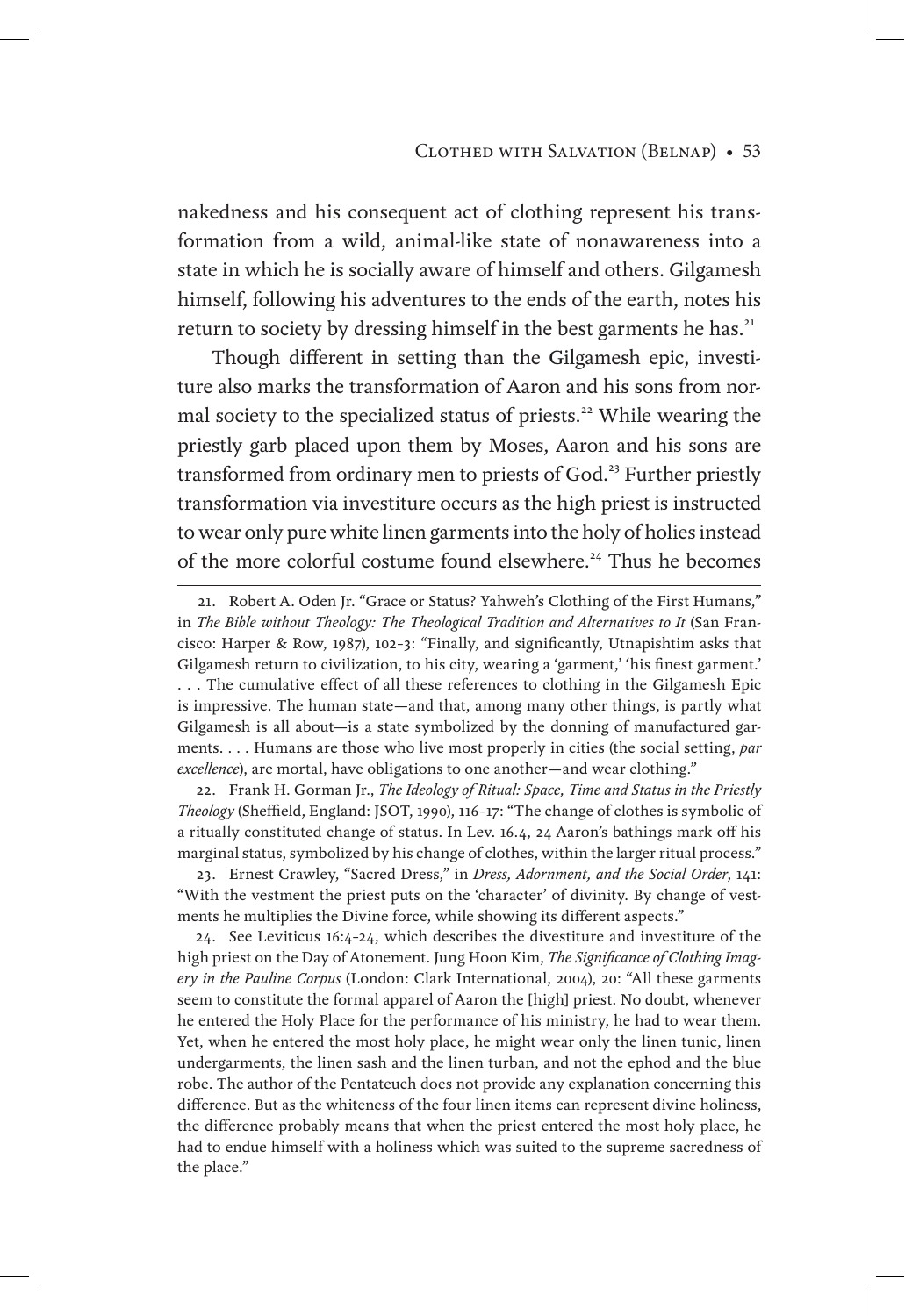part of the divine world, wearing the same color with which divine beings are associated.<sup>25</sup> Aaron's transformation and new identity is vividly demonstrated in Leviticus 10 when Aaron is not allowed to mourn the death of his sons in the traditional manner, a ritualized nakedness: "Uncover not your heads, neither rend your clothes; . . . but let your brethren, the whole house of Israel, bewail" (Leviticus 10:6). Instead he is to remain in the priestly clothing; having lost his old identity through the investiture process described above, he is no longer the same person and is in fact to be treated as an individual in a completely different state of being.<sup>26</sup> Thus Adam and Eve's

26. Gorman, *Ideology of Ritual*, 118–19, 134–35: "Aaron is clothed in the special attire of the high priest. The concern here is not to find any particular symbolic meaning for each item of clothing; rather, the concern is to see the ritual importance of *the act of clothing*. As already suggested, the clothing rite serves as a marker of Aaron's passage into his new status. It does not in and of itself effect that passage. . . . The clothes are a symbolic statement about his status. They give tangible evidence of his changed position in society and serve as a symbol of his unique status. . . . There is a consistent theme in these chapters that those who encroach upon the realm of the holy are liable to death. This is the response of Yahweh to encroachers who cross the boundaries of the sacred improperly. Aaron and his sons have been given safe passage, not only to cross these boundaries, but to stay within them. The crossing of the sacred boundaries is dangerous, but ritual structures make it possible. The priests have stood in the breach between life and death and now live to act as mediators between the sacred and non-sacred, and between life and death." While Gorman would assign only symbolic meaning to the investiture, that the investiture can also be a ritual of transformation is demonstrated in Numbers 20:25–29. Here Moses invests Aaron's son Eleazar with Aaron's garments, signifying that he has become the new high priest. Aaron then dies on the mountain. It is possible that his death is brought upon by his now

<sup>25.</sup> A similar transformation is witnessed in Zechariah 3:3–5, where the high priest Joshua is in the presence of an angel and Satan. After Satan is rebuked and sent away, God commands that Joshua be clothed and given a crown before being given his instructions. Though this paper concerns the transformations through investiture and divestiture in the scriptures, it should be pointed out that this process is found throughout intertestamental and postbiblical literature; see the *Testament of Levi*, *2 Enoch*, *3 Enoch*, the *Ascension of Isaiah*, and the *Apocalypse of Abraham*. In each case, as the individual ascends into the presence of God, a change of apparel, usually performed by another member of the divine society, is required for the transformation to be made complete. For more on the role of investiture in divine ascents, see Martha Himmelfarb, *Ascent to Heaven in Jewish and Christian Apocalypses* (New York: Oxford University Press, 1993); and William J. Hamblin, "Temple Motifs in Jewish Mysticism," in *Temples of the Ancient World: Ritual and Symbolism*, ed. Donald W. Parry (Salt Lake City: Deseret Book and FARMS, 1994), 440–76.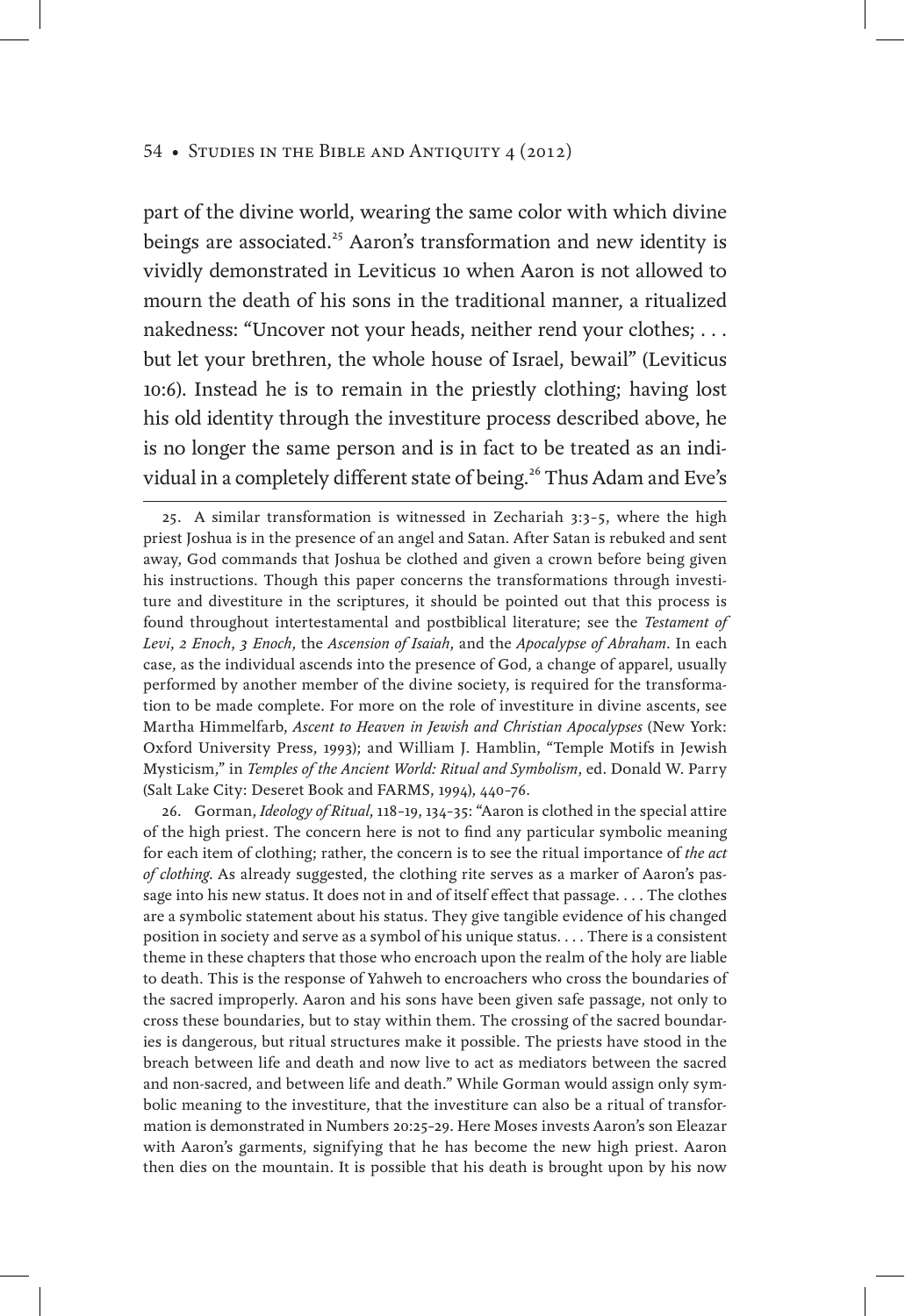shame of their nakedness demonstrates their maturation into intelligible beings worthy of exaltation—a net gain, not a loss.

Adam and Eve's movement from nakedness to a clothed state is paralleled by the serpent's going from a clothed to a naked state. The serpent is described as the most "subtle" of all the animals. In Hebrew this descriptive word is spelled exactly the same as the word translated as "naked," though they have slightly different pronunciations. Others have noted this wordplay, and the pun suggests that while the serpent may be the most subtle it may actually be the most naked as well. Just as Adam and Eve's nakedness can represent their ignorance, the serpent's nakedness is represented in his lack of knowledge, for we are told that the serpent "knew not the mind of God" (Moses 4:6) and is thus naked before him. Later, when the serpent is cursed for his role in the fall, we are told that he is to experience the social effects of nakedness: "Upon thy belly shalt thou go, and dust shalt thou eat all the days of thy life" (Moses 4:20).<sup>27</sup> In this then, Satan's complete estrangement from the divine society is symbolized by his nakedness.

27. George Reynolds and Janne M. Sjodahl, *Commentary on the Book of Mormon* (Salt Lake City: Deseret Book, 1955), 1:306: "'Dust' has several figurative and symbolic meanings in the Scriptures. To sit in the dust and to sprinkle dust on the head was a sign of deep mourning. (Job 1:12, 13; Isa. 47:1) To lick the dust of one's feet, as it is said was customary at some Oriental courts, when subjects were admitted to the presence of sovereigns (Isa. 49:23) was, of course, a degrading humiliation. When the Serpent (Gen. 3:14; Isa. 65:25) was condemned to 'eat dust' all the days of his life, he was, in modern language, doomed to an existence of the most degrading nature imaginable. He who, in the Garden of Eden, was the spokesman of Satan, became, as it were, a slave of slaves of the fallen angel. (Pearl of Great Price, Mos. 4:6–7)." In the apocryphal work *Discourse on Abbaton* (found in *Coptic Martyrdoms etc. in the Dialect of Upper Egypt*, ed. and trans. E. A. Wallis Budge [London: Longmans, 1914], 483–84), we read an interesting passage concerning Satan's loss of clothing leading to a loss of his power and authority: "And when Adam had risen up he cast himself down before [My] Father, saying, 'My Lord and my God! Thou hast made me to come into being [from a state in which] I did not exist.' Thereupon My Father set him upon a great throne, and He placed on his head a crown of glory, and He put a royal sceptre [in his hand], and My Father made every order [of angels] in the heavens to come and worship him, whether angel or archangel. . . . And My Father said unto him (i.e. their chief), 'Come, thou

profane state. Whatever the reason for his dying, it is clear that the stripping of Aaron and the dressing of Eleazar is the primary ritual that denotes the transformation, not the washing.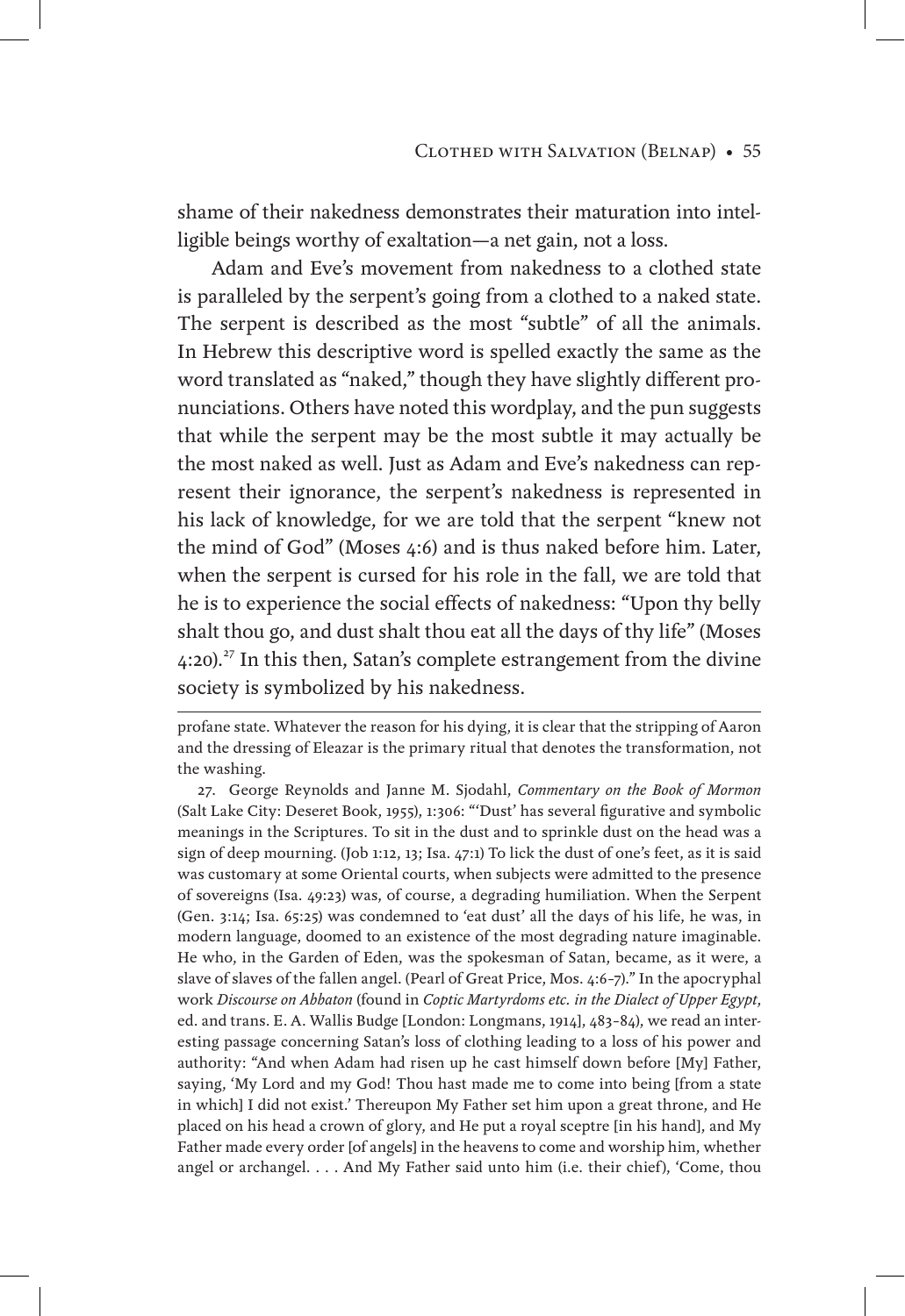The final divine acts in the Garden of Eden are the divestiture of Adam and Eve's aprons of leaves and their investiture in the clothing made by God. This second investiture, we are told, is performed by God and therefore represents God's definition of Adam and Eve, while also demonstrating his power to provide them with this definition. The text does not explicitly tell us what that definition is, but because it replaces the fig-leaf clothing, we can assume that the definition contrasts with the social meaning of that first set of clothing, which represented the separation and shame that Adam and Eve believed then defined their relationship with God. In other words, the second investiture would have demonstrated that Adam and Eve were not in fact estranged from God but were still worthy of a social relationship with God. This new set of clothing would have stood as a constant reminder of his presence with them and of his power to bless them.<sup>28</sup> This, in turn, gives us a greater appreciation for the atonement, which allows us to always have God with us even if we are away from his physical presence. Thus the investiture can be seen as an act that is symbolic and prophetic of the

thyself shalt worship my image and likeness.' And he, being of great pride, drew himself up in a shameless manner, and said, 'It is meet that this [man Adam] should come and worship me, for I existed before he came into being.' And when My Father saw his great pride, and that his wickedness and his evil-doing were complete, He commanded all the armies of heaven, saying, 'Remove the writing [which is] in the hand of the proud one, strip ye off his armour, and cast ye him down upon the earth, for his time hath come.' . . . And all the angels gathered together to him, and they did not wish to remove the writing from his hand. And My Father commanded them to bring a sharp reaping-knife, and to stab him therewith on this side and that, right through his body to the vertebrae of his shoulders" (bracketed text in original). Nibley changes this translation slightly by placing "token" there instead of "writing" and "panoply" instead of "armor." Moreover, he notes that the cutting is at breast level with a sickleshaped instrument. For the purposes of this paper, note Satan's humiliation and loss of social status through the symbolic loss of clothing (his armor). Hugh Nibley, "On the Sacred and the Symbolic," in *Temples of the Ancient World*, 556.

28. Kim, *The Significance of Clothing*, 17: "Adam's restoration to God's image particularly denotes the restoration of his royal status. The garment of skin also connotes reconciliation with God. When Adam wore his own fig-leaves apron, he was afraid of God, but when he was clothed with a garment of skin provided by God, he did not panic before him. In short, the clothing image in Gen. 3.21 signifies that Adam's restoration to his original life and glory, to peace with God, and to kingship over the other creatures has started."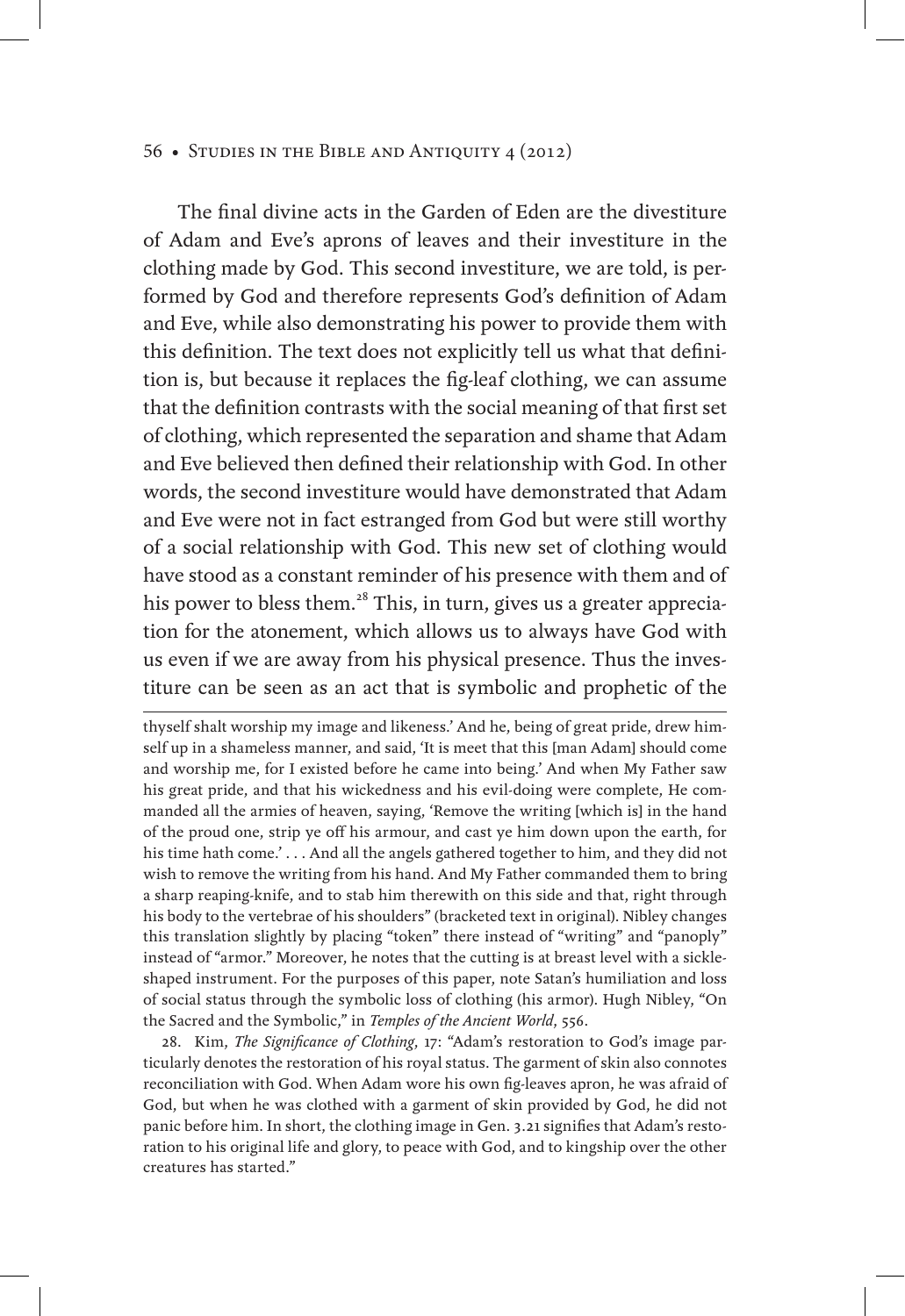coming atonement. That we learn elsewhere that the investiture, while instigated by God the Father, is actually performed by Christ, only strengthens this association.<sup>29</sup>

# **The Veil as Clothing**

According to the book of Exodus, separating the space designated as the holy of holies from the larger antechamber known as the holy place was to be a curtain, or veil:

And thou shalt make a vail of blue, and purple, and scarlet, and fine twined linen of cunning work: with cherubims shall it be made. . . . And thou shalt hang up the vail . . . that thou mayest bring in thither within the vail the ark of the testimony: and the vail shall divide unto you between the holy place and the most holy. (Exodus 26:31, 33)

We are not told within the biblical text what the veil would have meant symbolically to the ancient Israelite, but in both the function and the design pattern mentioned above, one can discern some of the symbolic import of the veil. The primary image on the veil is the cherubim. Cherubim imagery shows up throughout both the tabernacle and the later temple built by Solomon. According to Exodus, the ark was to have two golden cherubim placed on top of the box. The curtain walls that demarcated the entire sacred precincts also

<sup>29.</sup> The Hebrew word translated as "atonement" or "atone" in the Old Testament is *kipper*. Though its meaning has been debated somewhat, the act associated with the term describes a smearing or wiping of a substance, usually blood, on the surface of another. Thus one is "atoned" when blood from the sacrifice covers the prescribed item regardless of whether the term actually means "cleansing" or "covering." Thus the act of covering becomes symbolic of Christ's atonement when he was "covered" to cleanse us from sin. Interestingly, the clothing is made of skins, suggesting that Christ performed an animal sacrifice symbolic of his own atoning sacrifice, thus perhaps representing the doctrine that only Christ could perform the atonement. This, in turn, provides greater significance to the nakedness experienced by Christ in the atonement. Like Adam and Eve, Christ goes through a series of investitures and divestitures through the process, beginning clothed and ending naked. Adam and Eve go from naked to clothed. Both are defined by mortals, Adam and Eve in the beginning and Christ at the end, and defined by God, Christ in the beginning (covered in blood), Adam and Eve at the end (by Christ).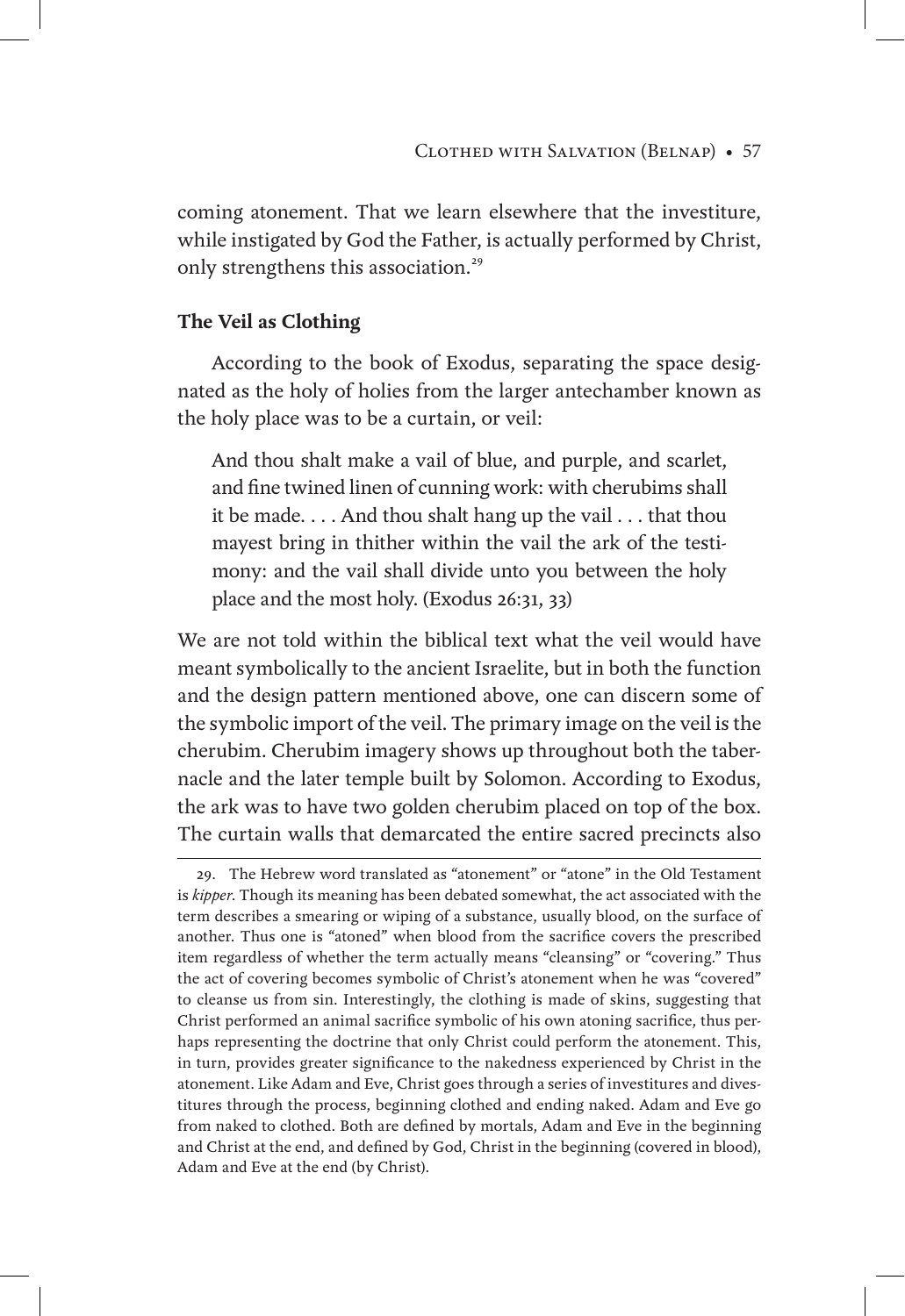incorporated cherubim imagery. Later, cherubim were carved into the wooden walls of the temple as well. Outside of sacred architecture, cherubim are found in the Garden of Eden narrative and in Ezekiel's visions. In these texts, the cherubim are divine guardians who protect the sacred spaces (in the garden, the tree of life) from improper trespassing as well as beings of transportation who carry God from place to place. In all cases, cherubim act as intermediaries that one must approach first before entering into the presence of God and as such are associated with liminality.

Just as liminality played a role in the Garden of Eden, liminality is central to the activities associated with the temple. The cherubim that one interacts with are liminal creatures positioned in the gate between the mortal sphere and the divine one. As guardians they function both to keep out individuals from the presence of God and also to invite them in. In terms of their location within sacred space, they occupy the space between the tree of life, or the divine realm, and the rest of mortality. In both respects, the cherubim perform the same function as the veil in the temple. Like the cherubim, the veil acts both as a limitation to unlawful entry into the holy of holies and as the passage into the same.

Understood this way then, the veil's primary function is to facilitate movement from one state or spatiality to another, either away from or toward the higher state of being. Yet the veil also had another function similar to the function of clothing. In Numbers 4:5 we are told: "And when the camp setteth forward, Aaron shall come, and his sons, and they shall take down the covering vail, and cover the ark of testimony with it." That the veil was meant to be more than mere covering is recognized by the fact that the veil was then itself covered by two other pieces of cloth: the badger skin that covered the tabernacle and finally a cloth of blue. As such, the function is similar to that of clothing in that the veil is used here more to define the space that lies beneath it as sacred and less to protect it from the elements; the veil represented the demarcation between the ark, the symbolic presence of God, and the outer layer of badger skins that covered the entire tabernacle and was open to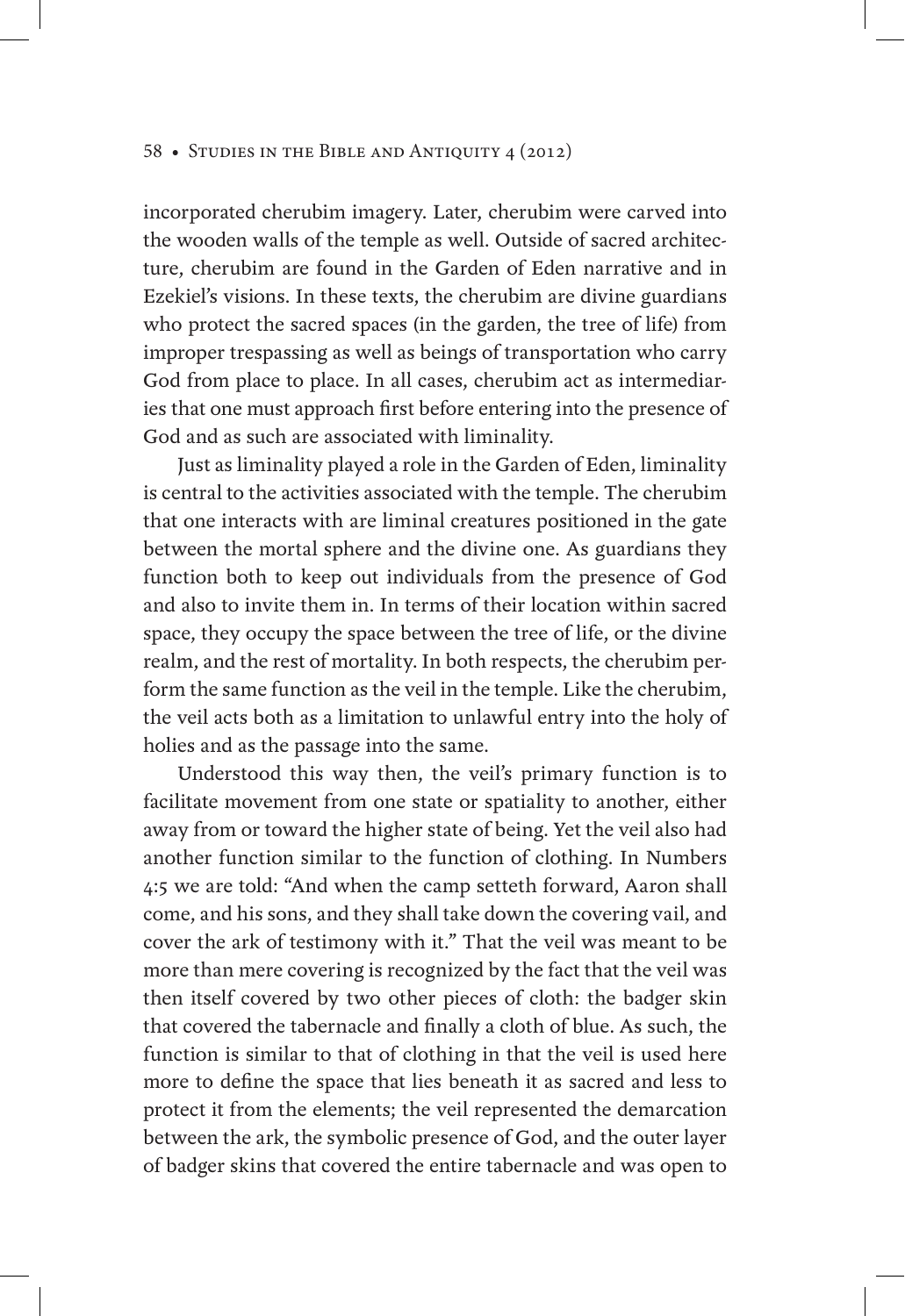the elements (which in our sequence may have been represented by the cloth of blue).

The association of the veil with clothing is also found in the color scheme of the veil. According to the text, the veil is to be made up of red, blue, and purple cloth. The same color scheme is found throughout the tabernacle precincts and is particularly noticeable as the color scheme for much of the priest's clothing:

And they shall take gold, and blue, and purple, and scarlet, and fine linen. And they shall make the ephod of gold, of blue, and of purple, of scarlet, and fine twined linen, with cunning work. . . . And the curious girdle of the ephod . . . shall be of the same, according to the work thereof; even of gold, of blue, and purple, and scarlet, and fine twined linen. . . . And thou shalt make the breastplate of judgment with cunning work; after the work of the ephod thou shalt make it; of gold, of blue , and of purple, and of scarlet, and of fine twined linen. . . . Upon the hem of it [the priest's robe] thou shalt make pomegranates of blue, and of purple, and of scarlet, round about the hem thereof. (Exodus 28:5–6, 8, 15, 33)

Thus at least four pieces of the overall seven-piece costume incorporate the same color scheme as the veil.<sup>30</sup>

Unfortunately, we are not told what the specific colors represent, though later intertestamental literature assigned them cosmic meaning.<sup>31</sup> The scriptures state that the primary function of the

<sup>30.</sup> The seven pieces are the underlying pure white linen shift, the breastplate, the ephod, the girdle, the robe, the bonnet or mitre, and the outer coat. Of these the breastplate, the ephod, the girdle, and the border of the robe all incorporate the blue, scarlet, and purple colors found on the veil.

<sup>31.</sup> Philo of Alexandria and Josephus both describe the high priest's clothing as being covered in images symbolizing the cosmos and thus standing as the universe itself. It is a long-standing tradition that the robes of the high priest are in fact the same garments given to Adam prior to the expulsion. Thus the garments themselves would have represented the cosmos (see Wisdom of Solomon 18:24; Josephus, *Antiquities* 3.184). It is unclear whether the descriptions found within these references represent older traditions since they are all of relatively late dating. Nothing in the Old Testament explicitly states that these clothing items carried these connotations.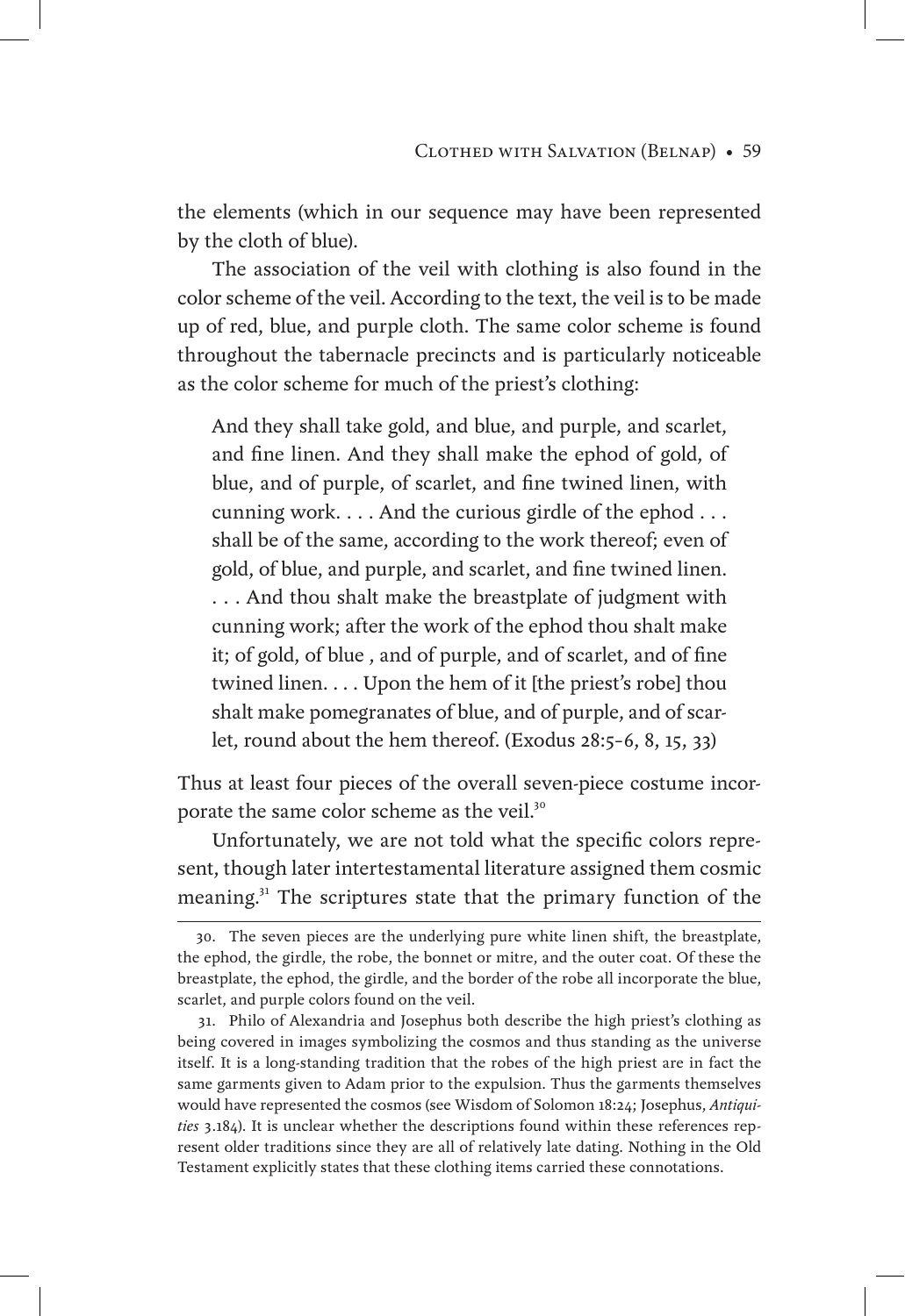clothing was "for glory and for beauty" (Exodus 28:2), which may have meant more than simple adornment. The text does explain that some of the pieces had other functional values. The ephod, for instance, held the Urim and Thummim and served as a reminder of the veil of the temple, also made of the same material and colors as the clothing. The hem of the robe, made up of bells and pomegranates incorporating the same color scheme, was used to provide protection: "And beneath upon the hem of [the robe] thou shalt make pomegranates of blue, and of purple, and of scarlet, round about the hem thereof; and bells of gold between them round about. . . . And his sound shall be heard when he goeth in unto the holy place before the Lord, and when he cometh out, that he die not" (Exodus 28:33, 35).<sup>32</sup>

<sup>32.</sup> The role of clothing to provide protection from supernatural forces is attested elsewhere; see Linda Welters "Introduction: Folk Dress, Supernatural Beliefs, and the Body," in *Folk Dress in Europe and Anatolia: Beliefs about Protection and Fertility*, ed. Linda Welters (Oxford: Berg, 1999), 10: "In many parts of the Western world, people still believe that clothing holds special powers. They still practice rituals and customs that invest cloth with the power to aid and protect the body. 'Luck' is a quality we all associate with certain articles of dress in our wardrobes. For decades brides have worn 'something old, something new, something borrowed, something blue' to ensure a happy union blessed with children. Baseball players use clothing rituals as 'magic to try to control or eliminate the change and uncertainty built into baseball.'" Other examples are explored in Patricia Williams, "Protection from Harm: The Shawl and Cap in Czech and Slovak Wedding, Birthing and Funerary Rites," in *Folk Dress in Europe and Anatolia*, 146–47: "The earliest extant examples of Slavic ritual cloths have red embroidery, which represents good fortune and is a repellent of the evil eye. The idea of the color was so powerful that it did not matter if the dyes failed to achieve a deep tone. . . . During the fourteenth to fifteenth centuries simple embroidery, incorporating symbols first developed in materials other than textiles, replaced the use of three-dimensional fetishes and amulets worn on the body and attached to clothing." See also Mary B. Kelly, "Living Textile Traditions of the Carpathians," in *Folk Dress in Europe and Anatolia*, 167, 169: "Whether in the Ukraine or Romania, mountain women protected themselves and their families with sacred motifs on dress. The placement of the motifs on clothing was of particular importance. . . . The sleeves of both men's and women's garments were banded with designs over the pectoral muscle that emphasized strength for the arm. The openings of the neck, sleeve and hem, the areas where evil could enter and harm the body, were similarly protected. Positioning of motifs on the chest area of men's shirts, and over women's breasts, emphasized power for the men and good milk for the women." See also Henry Maguire, "Garments Pleasing to God: The Significance of Domestic Textile Designs in the Early Byzantine Period," in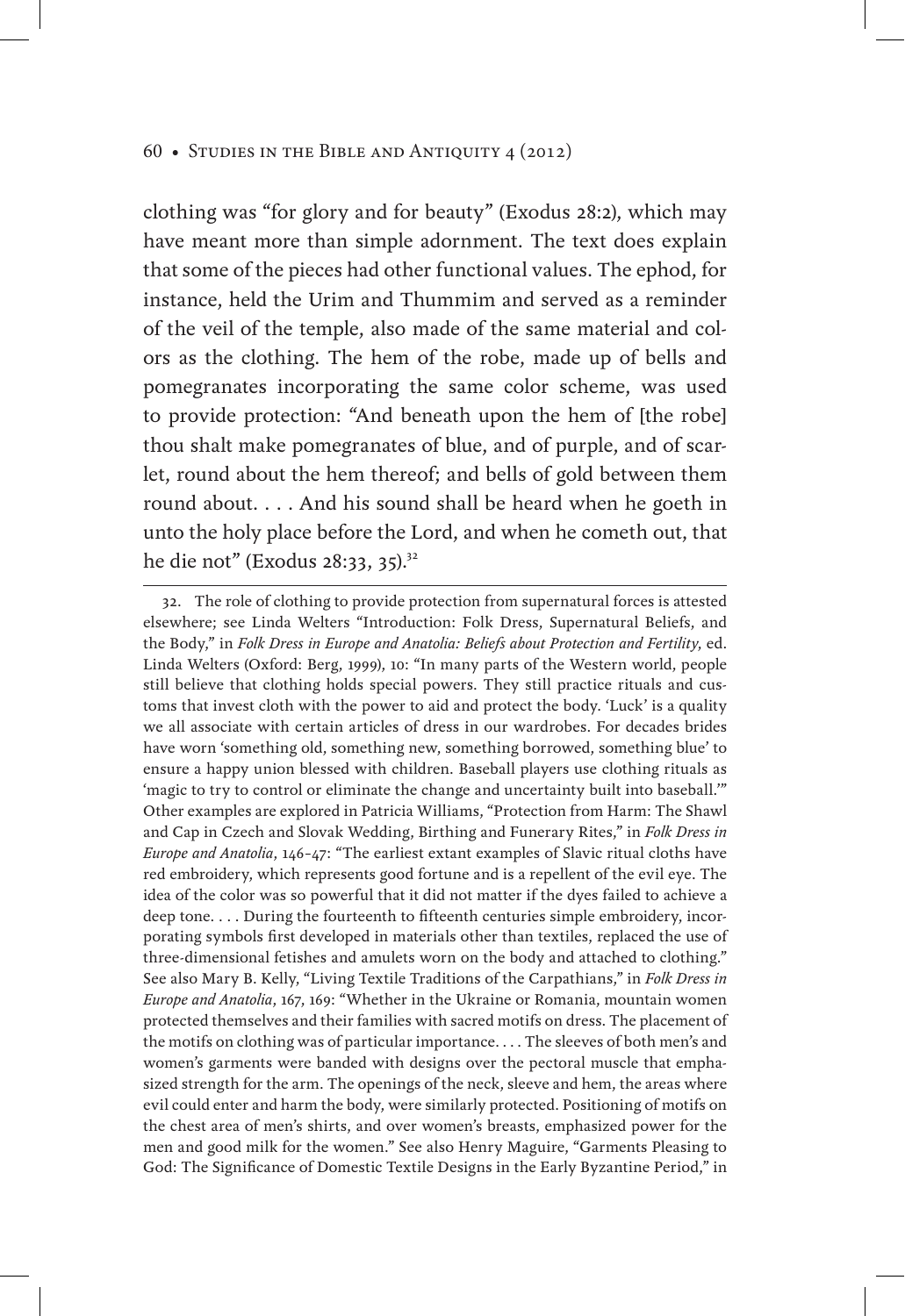#### Clothed with Salvation (Belnap) • 61

Yet while emphasis is placed on the protective nature of the robe, it should not be lost that its ultimate function is not to keep the priest out but to facilitate his interaction with God. In other words, the primary function of the hem of the robe was to protect the priest via the bells and keep him safe while in the presence of God, particularly while going in and out. Thus the entire set of clothing served to create liminal space, just as the veil did spatially within the tabernacle proper. Similarly, the ephod that held the Urim and Thummim functions as an intermediary between two different states, allowing them (in this case the mortal and the divine, represented by the Urim and Thummim) to interact and be in contact. In all of these cases, the items that shared the same color scheme are associated with liminality and the temporary time and space in which interaction between two inimical states can happen.<sup>33</sup> That the priest himself functions like the veil between God and the rest of the host of Israel goes without saying, and the veil, like clothing, defines the spaces it covers or separates.<sup>34</sup> With this in mind, it is not surprising to see that Christ, our intermediary, is symbolically associated both with the temple veil and as clothing.

*Dumbarton Oaks Papers* 44 (Washington, DC: Dumbarton Oaks Research Library and Collection, 1990), 215: "The designs on early Byzantine domestic textiles were more than mere conveyors of messages; it was not only information that they projected, such as social rank or status, but a force operating invisibly on behalf of the wearers or users of the textiles." See also 2 Kings 2:8, where Elijah uses his cloak to split the river Jordan.

<sup>33.</sup> The idea of clothing as liminality has been realized elsewhere, see Joanne Entwistle, "The Dressed Body," in *Body Dressing*, 37: "Dress lies at the margins of the body and marks the boundary between self and other, individual and society . . . [and] is structured by social forces and subject to social and moral pressures."

<sup>34.</sup> Blake Ostler, "Clothed Upon: A Unique Aspect of Christian Antiquity," *BYU Studies* 22/1 (1982): 35–36: "Many ancient texts confuse the garment with the veil of the temple, such as Ambrose of Milano's *Tractate of the Mysteries* or the *Hebrew Book of Enoch* where 'garment' and 'veil' are used interchangeably. Enoch is clothed with the veil in the *Hebrew Book of Enoch*: 'The Holy One . . . made me a throne similar to the throne of glory. And He spread over me a curtain [veil] of splendour and brilliant appearance of beauty, grace, and mercy, similar to the curtain [veil] of the throne of glory, and on it were fixed all kinds of lights in the universe.'"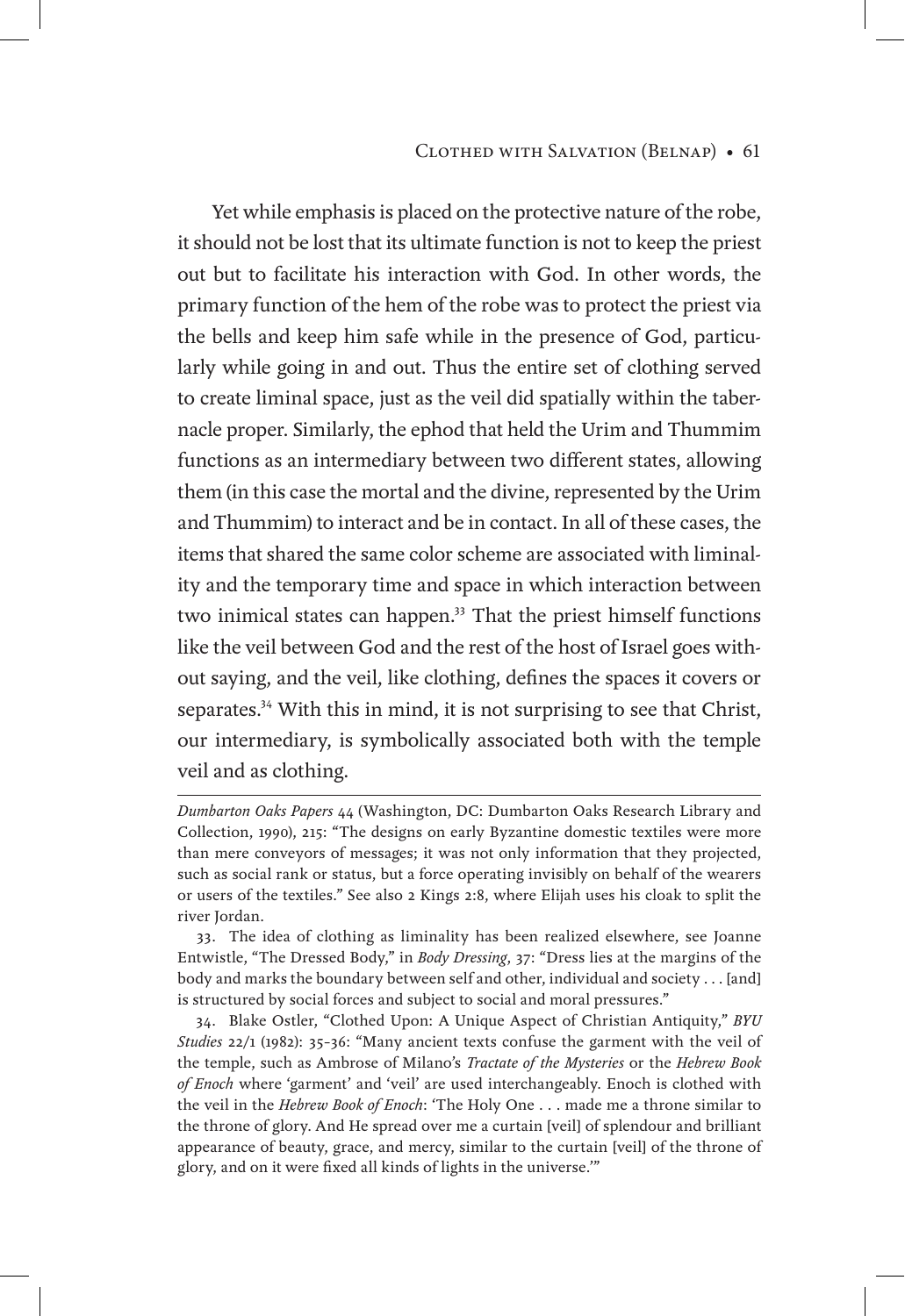# **Christ and Clothing**

Though the association of Christ with clothing has already been noted in the Garden of Eden narrative, Isaiah 61 explicitly reveals the Messiah as one who will invest others with clothing.<sup>35</sup> In verse 2 we are told that the anointed one will "comfort all that mourn" by engaging in a series of exchanges, most of them acts either of direct investitures or associated with the covering of an object: "to give unto them beauty for ashes, the oil of joy for mourning, the garment of praise for the spirit of heaviness."36 The transformation enacted through this investiture results in a new designation: "that they might be called trees of righteousness." Later, in Isaiah 61:10, the individual rejoices, "for [God] hath clothed me with the garments of salvation, he hath covered me with the robe of righteousness."37 The significance of this passage and the saving power of Christ was not lost to the early Christians, for Luke 4 records

37. Other scriptures associate divine investiture of the priests with clothes of salvation: "Let thy priests, O Lord God, be clothed with salvation" (2 Chronicles 6:41), and "I will also clothe her priests with salvation" (Psalm 132:16). In both cases, this is followed by a clause recounting the joyful praise of the saints following the investiture. Interestingly, the Isaiah reference above can be construed as the type of praise the saints will have, as it is in the voice of the one invested. The same terminology is employed in Doctrine and Covenants 109:80, the dedicatory prayer for the Kirtland Temple: "And let these, thine anointed ones, be clothed with salvation, and thy saints shout aloud for joy." Finally, the imagery allows us to grasp the full depth of Nephi's plea, "O Lord, wilt thou encircle me around in the robe of thy righteousness" (2 Nephi 4:33), as it emphasizes his desire to participate in the social relationship with God implied through investiture. Brigham Young associated this series of exchanges with the temple endowment: "Brethren, we verily know and bear testimony that a cloud of blessing and of endowment, and of keys of the fulness of the priesthood, and of things pertaining to eternal life, is hanging over us. . . . Therefore . . . enter steadily and regularly upon a strict observance of the law of tithing, and of freewill offerings, till Jehovah shall say it is enough; your offerings are accepted: then come up to the House of the Lord, and be taught in his ways, and walk in his paths; yea, enter his

<sup>35.</sup> This is somewhat ironic in that the term *Messiah* is a Greek transliteration of the Hebrew *meshiach*, which means the one who is anointed, or covered, in oil. Similarly, the Greek translation "Christos" describes one who has been covered in oil (which is the meaning of the word *chrism*). Thus the Messiah, one who was covered, has the primary responsibility to clothe and cover others.

<sup>36.</sup> Though the KJV translates the term  $p^e$  *er* as "beauty," a more literal translation would reflect a piece of clothing, thus "a turban for ashes."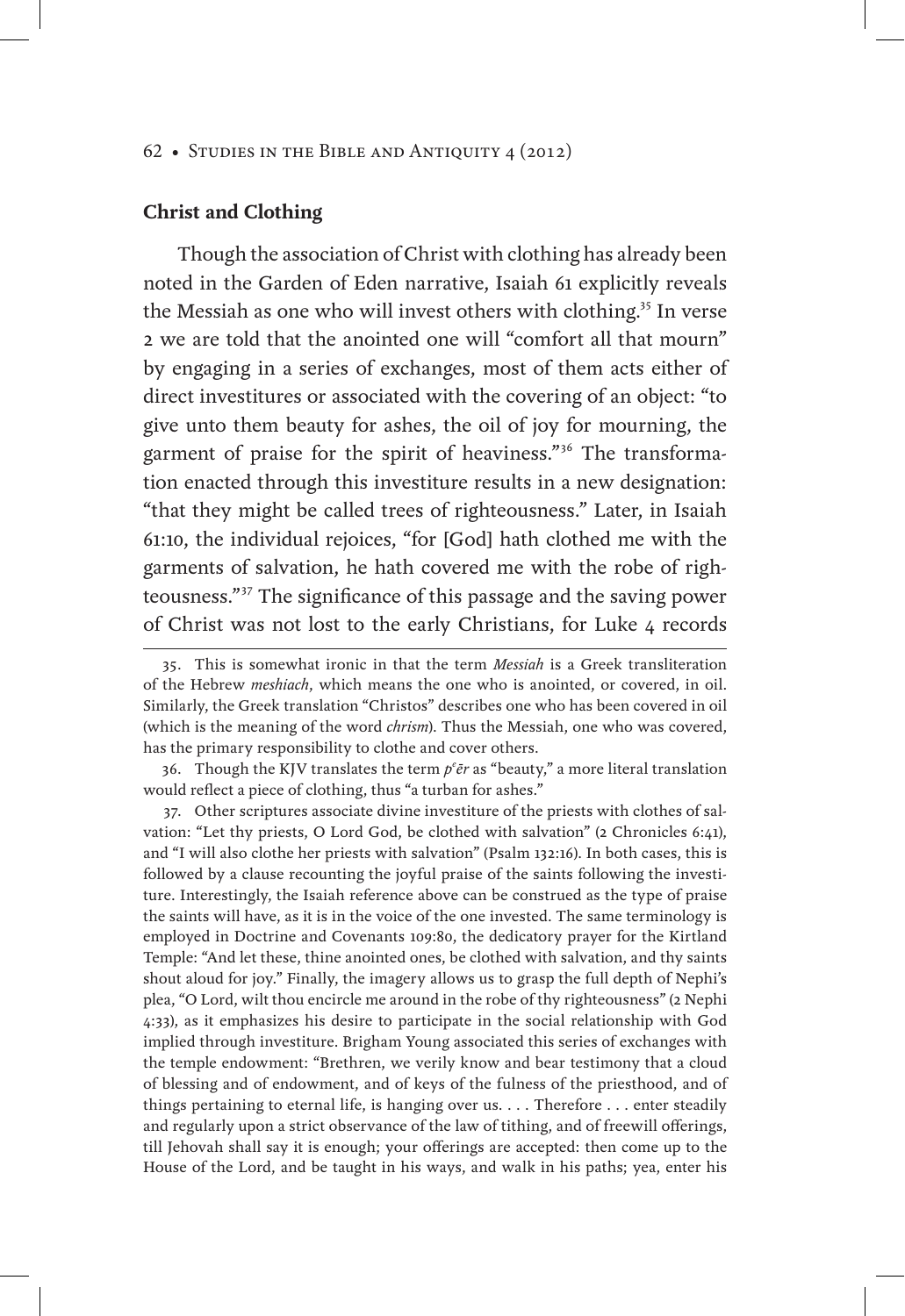that Christ began his public ministry by standing up, reading from Isaiah 61, and sitting down, proclaiming that "this day is this scripture fulfilled in your ears" (Luke 4:21).

Investiture was also utilized by Christ in his later teachings and ministry. One of the more significant events is related in Luke 8:26– 35 as Christ interacts with an unnamed man in Galilee who is possessed "and ware no clothes, neither abode in any house, but in the tombs" (v. 27). The naked state expresses the young man's lack of identity; his abode among the tombs demonstrates his lack of belonging, both of which are reemphasized by verse 30, where, when asked his name, he cannot provide it but instead gives another. According to the account, after asking his name, Christ then casts out the devils, at which point the witnesses run back into town to tell of the event. When they return they find "the man, out of whom the devils were departed, sitting at the feet of Jesus, clothed (*enduo*), and in his right mind" (v. 35). In this case, it would appear that Christ literally clothed the young man, restoring his ability to interact within society.<sup>38</sup>

Later, in the parable of the prodigal son recorded in chapter 15, Christ's transforming power through repentance is emphasized when the young man returns from his lost, deathlike state (Luke 15:24). Though the young man admits he has lost his place within the family, the father has him clothed (*enduo*) in the best robe, among other things, thus symbolically restoring him to his proper place within the family, including the right to be an heir. Finally, Christ tells his disciples that they were to remain in Jerusalem following Christ's resurrection until "ye be *endued* with power from on high" (Luke 24:49, emphasis added).

Christ's transforming power through investiture is also attested outside of the four Gospels. In Revelation 7:14 the martyrs killed during the fifth seal are given white robes made "white in the

sanctuary; and receive the oil of joy for mourning, and garment of praise for the spirit of heaviness" (*History of the Church*, 7:280).

<sup>38.</sup> His sitting at Christ's feet would have demonstrated not only a return to society but also the recognized position between teacher and student.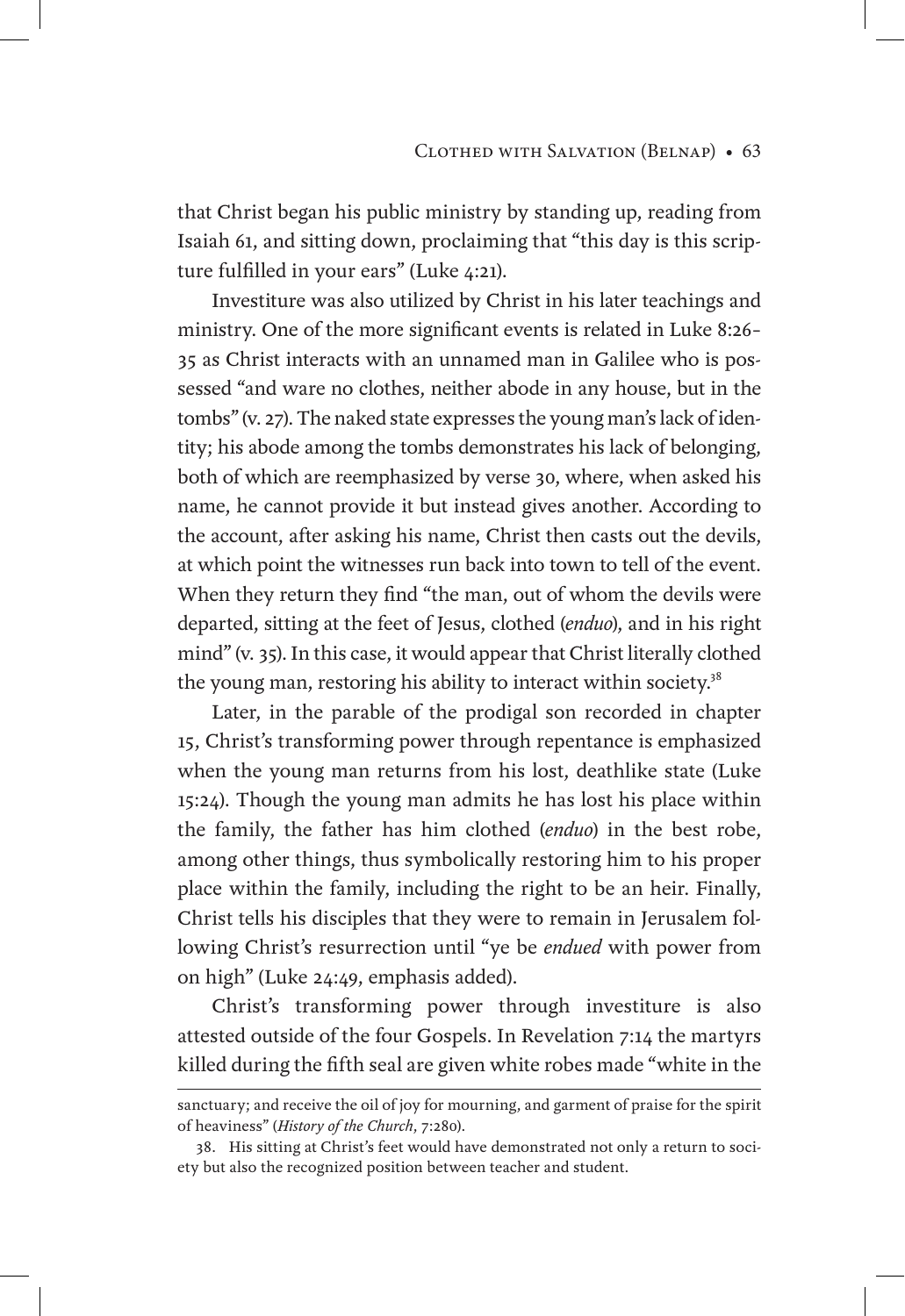blood of the Lamb."39 Similarly, the Book of Mormon mentions the cleansing of clothing through Christ's atoning blood. For example, in 3 Nephi 27:19 Christ himself exhorts us: "No unclean thing can enter into [the Father's] kingdom; therefore nothing entereth into his rest save it be those who have washed their garments in my blood."40 In both of these references, the proper state of the clothing is made possible through the atoning process of Christ.

Immortality, one of the transcendent consequences of Christ's act, is described as something to be put on in no fewer than five references.41 Eternal life is also described in terms of clothing and investiture. Doctrine and Covenants 29:13 records that the righteous dead would come forth "to receive a crown of righteousness, and to be clothed upon, even as [Christ is], to be with [him], that [they] may be one." Here we are told that to be with our Father requires both the same clothing that Christ himself is dressed in and the investiture through which the clothing is put on. Thus two gospel concepts—oneness with God (i.e., Zion) and eternal life are encapsulated in the symbolism of clothing and the significance of investiture. Similarly, in the Book of Mormon, Jacob describes judgment in which the righteous "shall have a perfect knowledge of their enjoyment, and their righteousness, being clothed with purity, yea, even with the robe of righteousness" (2 Nephi 9:14). Like the verse that precedes it, exaltation is exemplified not only in the clothing worn but also in the investiture. Moreover, Jacob

40. See 1 Nephi 12:10, 11; Alma 5:21, 27; 13:11; 34:36; 3 Nephi 27:19; Ether 13:10. Alma 5:21–29 discusses the need for clean clothing, how one becomes clean, and the necessity of becoming naked first by stripping oneself of pride and envy.

41. The five references are 1 Corinthians 15:53–54; Enos 1:27; Mosiah 16:10; Alma 40:2; and Mormon 6:21. Throughout Leviticus *to put on* is used to describe the act of the priestly dressing.

<sup>39.</sup> The primary characteristic of all the divine beings, including those who had been exalted, is the clothing or the white robe. As such their clothing represents their divine status. See Dietmar Neufeld, "Sumptuous Clothing and Ornamentation in the Apocalypse," *Hervormde teologiese studies* 58/2 (2002): 684: "These astral deities, so clad in white and gold, . . . symbolize purity and righteousness and exalted status. . . . They are power wielders who are entitled to privileges not normally accorded human beings. . . . Yet, even though the scene is not part of human experience, those who are robed in white, may, however, share in the reign of God."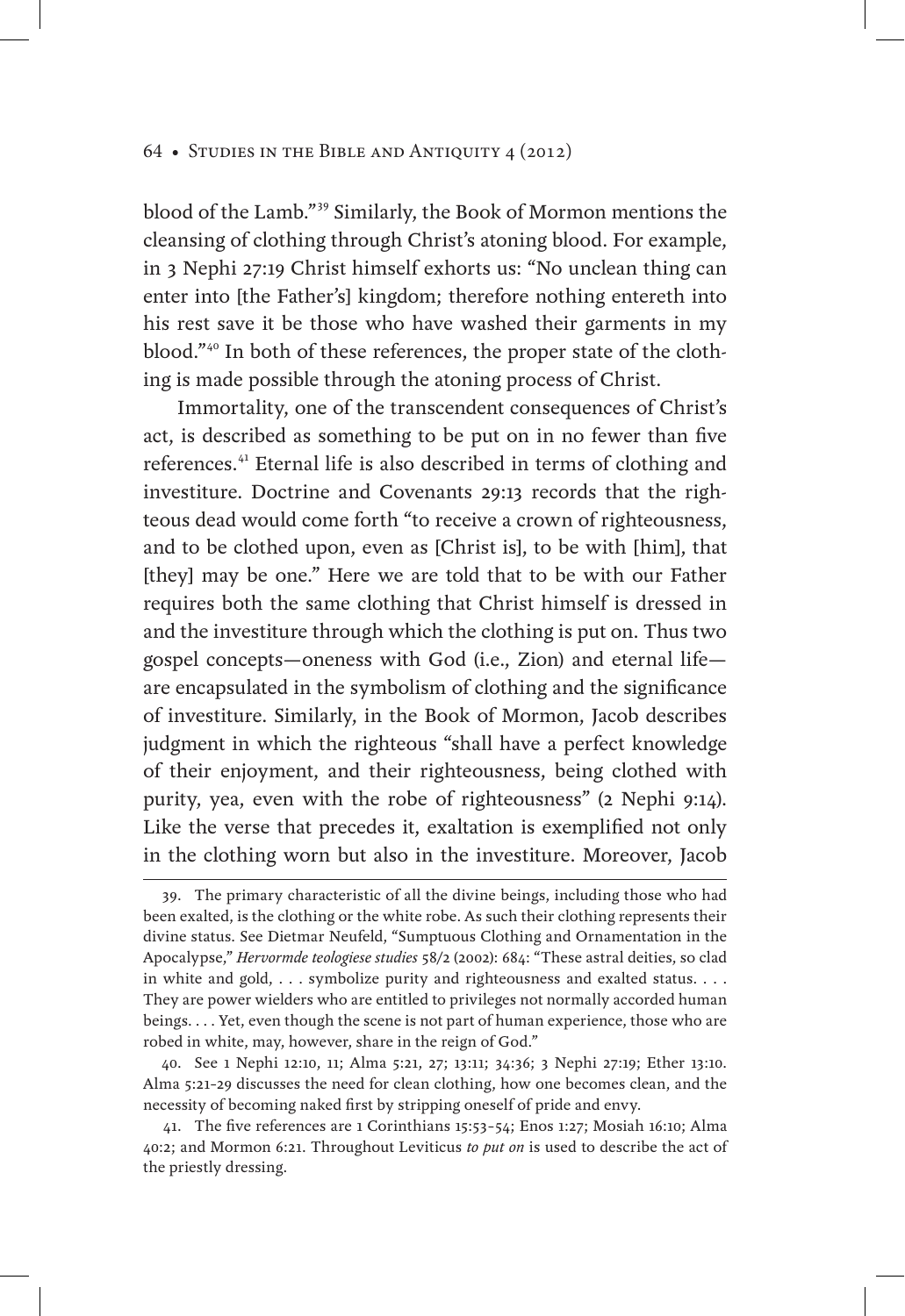associates the investiture with the acquisition of knowledge as well. In other words, being clothed in the robe of righteousness, the righteous now possess a perfect knowledge of their enjoyment. The clothing acts as communication, providing one the means of knowing "enjoyment."

Yet Christ is depicted in the scriptures as more than one who clothes us, literally or otherwise. He is also represented as clothing. A woman who had been hemorrhaging for twelve years decided to touch the hem of Christ's robe in the hope of being healed: "And, behold, a woman, which was diseased with an issue of blood twelve years, came behind [Jesus], and touched the hem of his garment: for she said within herself, If I may but touch his garment, I shall be whole" (Matthew 9:20–21). That her surmise is correct is demonstrated in Mark: "And straightway the fountain of her blood was dried up; and she felt in her body that she was healed in that plague" (Mark 5:29). Though the physical healing is certainly representative of Christ's ministry, this event also demonstrates his work as one who restores individuals to a place within society. A malady such as the one the woman experienced would have meant she was unclean and therefore could have transmitted the unclean state to others, from whom she was likely isolated. Christ therefore not only healed her physically but restored the opportunity to interact socially. Because this transformation was enacted through the medium of his clothing implies that clothing could stand in place of the individual; thus Christ's clothing can stand in the place of Christ himself.

Later in the writings of Paul we find that those who have been baptized "put on" Christ. Similarly, Romans 13:14 exhorts the saints to "put on" the Lord Jesus Christ.<sup>42</sup> Ephesians 4:24 and Colossians 3:10, though they do not mention Christ explicitly, speak of the need for the newly converted to "put on" the new man made pos-

<sup>42.</sup> An intriguing study on the early Christian association of Christ with clothing can be seen in Ewa Kuryluk, *Veronica and Her Cloth: History, Symbolism and Structure of a "True" Image* (Cambridge, MA: Blackwell, 1991), where she explores the role of cloth imprinted with the images of Christ in early Christian belief.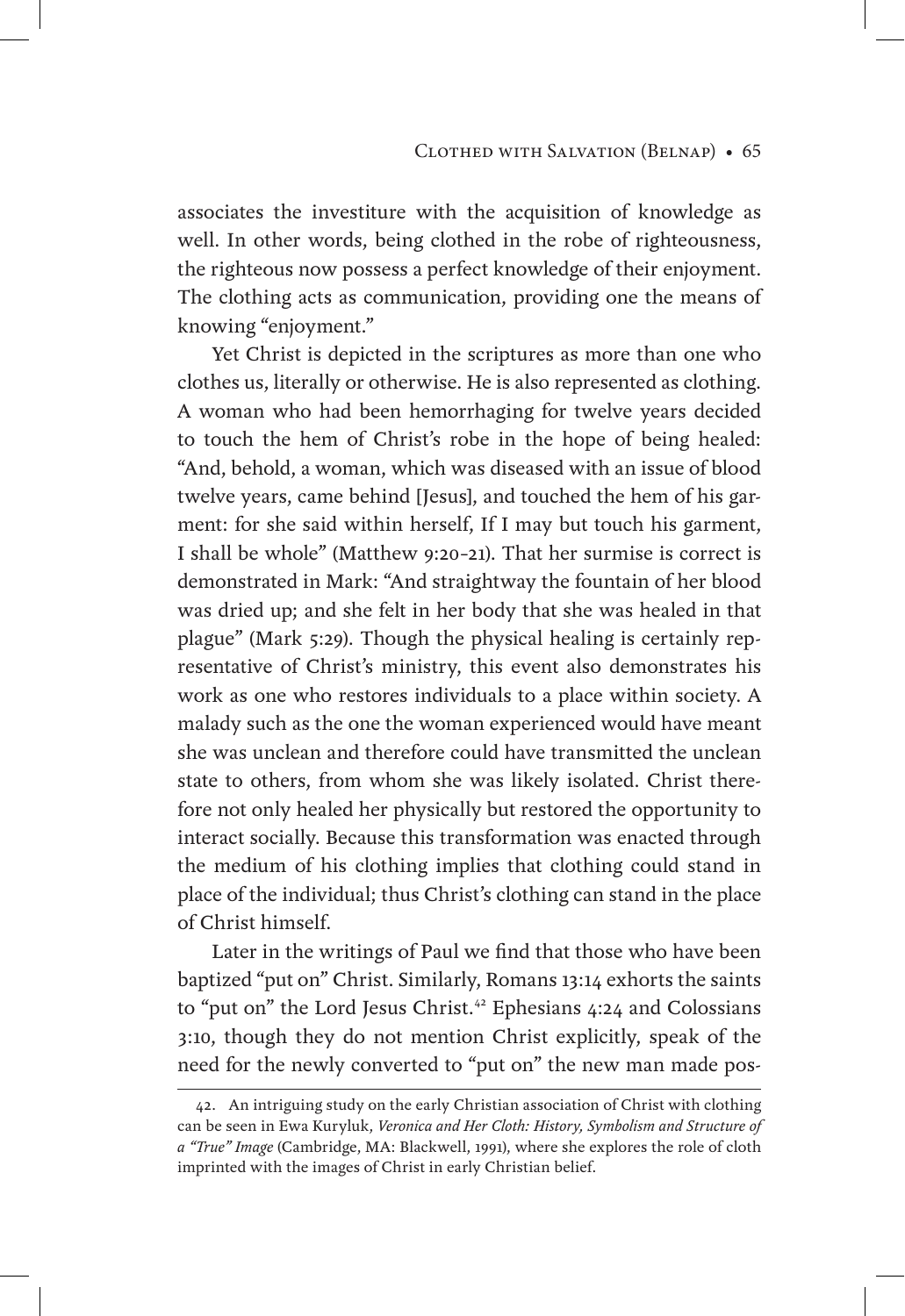sible through Christ, and in Colossians 3:12–14, the spiritual attributes made possible through baptism are also to be "put on."43 Yet perhaps one of the most intriguing confluences of images is that found in Hebrews 10:19–20, where we are exhorted to have "boldness to enter into the holiest by the blood of Jesus, by a new and living way, which he hath consecrated for us, through the veil, that is to say, his flesh." As the verse suggests, at least some in early Christianity associated Christ and his mission with the temple veil that separated the holy place from the holy of holies. Certainly there is affinity in function between the veil and Christ in that both must be approached if one is to enter into the presence of God.<sup>44</sup> Thus Christ represents the veil that all must pass through to enter the holy of holies, and the veil represents Christ as the keeper of the way to exaltation.<sup>45</sup>

The poignant irony of associating Christ with clothing is that throughout the atonement that made it possible for us to be clothed in immortality and eternal life, he himself was experiencing the utter humiliation of nakedness. At least three times over the course of the atonement, Christ was stripped of his clothing. The first occurrence was prior to his scourging, as recorded in

44. In the Book of Mormon, Jacob tells us that the gate to eternal life is narrow and that "the keeper of the gate is the Holy One of Israel; and he employeth no servant there; and there is none other way save it be by the gate" (2 Nephi 9:41).

45. As such, Christ's work, and even Christ himself, may be associated with liminality, as his ministry provides a time and space to work out our salvation. Alma understood the liminal nature of time-space created through the atonement when he stated in Alma 42:13 that only on conditions of repentance and this probationary state (elsewhere described as a preparatory state, a liminal description to be sure) could salvation come about. Thus Christ takes the negative liminality of the Garden of Eden and creates a new, positive liminality, our time-space, in terms of our eternal destiny.

<sup>43.</sup> "Put on, therefore, as the elect of God, . . . bowels of mercies, kindness, humbleness of mind, meekness, longsuffering; forbearing one another . . . and above all these things, put on charity" (Colossians 3:12–14). The association of the Holy Ghost with clothing is found elsewhere. In Judges 6:34, the Hebrew reads, "The Spirit clothed Gideon." For more on the divine influence as clothing, see Nahum M. Waldman, "The Imagery of Clothing, Covering, and Overpowering," *Journal of the Ancient Near Eastern Society* 19 (1989): 161–70. See also Yochanan Muffs, "As a Cloak Clings to Its Owner: Aspects of Divine-Human Reciprocity," in *Love and Joy: Law, Language, and Religion in Ancient Israel* (New York: Jewish Theological Seminary of America, 1992), 49–60.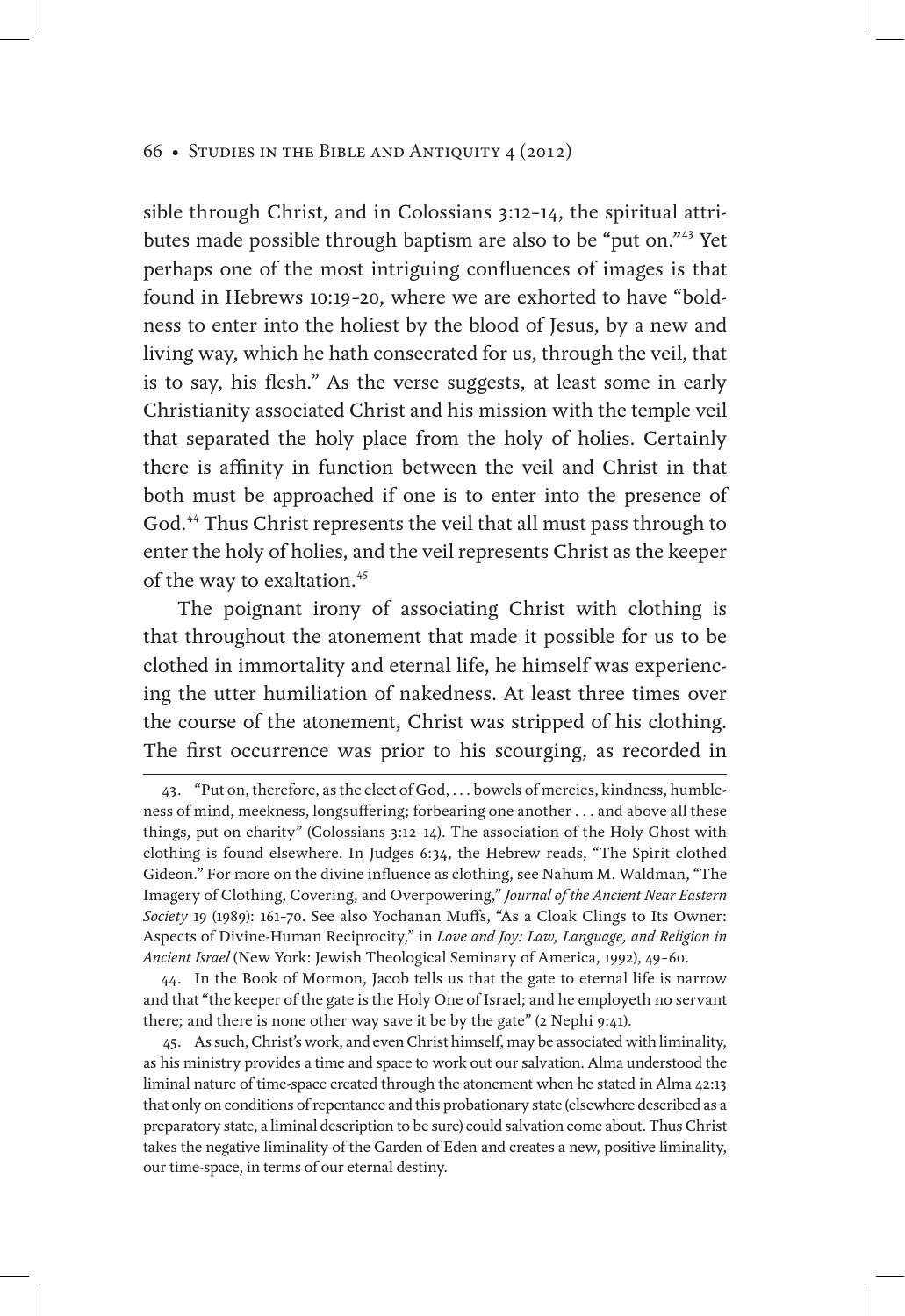Mark 15:15, where he was stripped to be beaten with the whip. The second occurrence was experienced as the Roman soldiers stripped Christ of his own robe and placed purple clothing on him, mocking him as king. Finally, the last stripping occurred at the cross as his clothing was taken from him and gambled away among the guards.<sup>46</sup> Both the stripping and the resulting nakedness were meant to enhance the total humiliation experienced by those being crucified.<sup>47</sup> Thus Christ was completely naked as he performed the exalting sacrifice for all mankind while at the same time fulfilling the supernal promise given to Adam and Eve at their investiture—that Christ would make it possible for all to be clothed, transformed into beings who know they are worthy of salvation and exaltation. This leaves only one loose thread—what does this have to do with Tabitha?

# **Tabitha, Discipleship, and Investiture**

As we noted earlier, we know nothing of this woman's background, family life, even livelihood, except that she was a disciple of Christ and made clothing (robes and garments) for the widows of the Christian community in Joppa. Yet these are not insignificant details, for Tabitha is the only woman in the New

<sup>46.</sup> This specific stripping had another powerful connotation that would have been recognized by Jewish readers. According to Exodus 22:26–27, a man's clothing, if taken in a pledge, is to be returned to him by evening: "If thou at all take thy neighbor's raiment to pledge, thou shalt deliver it unto him by [the time] the sun goeth down: for that is his covering only." In other words, to avoid the individual's nakedness the clothing has to be given back that day, unlike his land or other possessions, which may kept longer. Thus Christ is stripped of the only possession that a man can truly keep at all times. He is utterly bereft.

<sup>47.</sup> Gerald G. O'Collins, "Crucifixion," in *Anchor Bible Dictionary*, ed. David Noel Freedman (New York: Doubleday, 1992), 1208–9: "The victims carried the cross or at least a transverse beam (*patibulum*) to the place of the execution, where they were stripped and bound or nailed to the beam. . . . The Romans frequently employed the sadistically cruel and utterly shameful death by crucifixion to uphold civil authority and to preserve law. . . . In Palestine crucifixion was a public reminder of Jewish servitude to a foreign power. Hence Jesus' cross was a sign of extreme 'shame' (Heb 12:2)." The same idea is found in 2 Nephi 9:18: "they who have endured the crosses of the world, and despised the shame of it, they shall inherit the kingdom of God."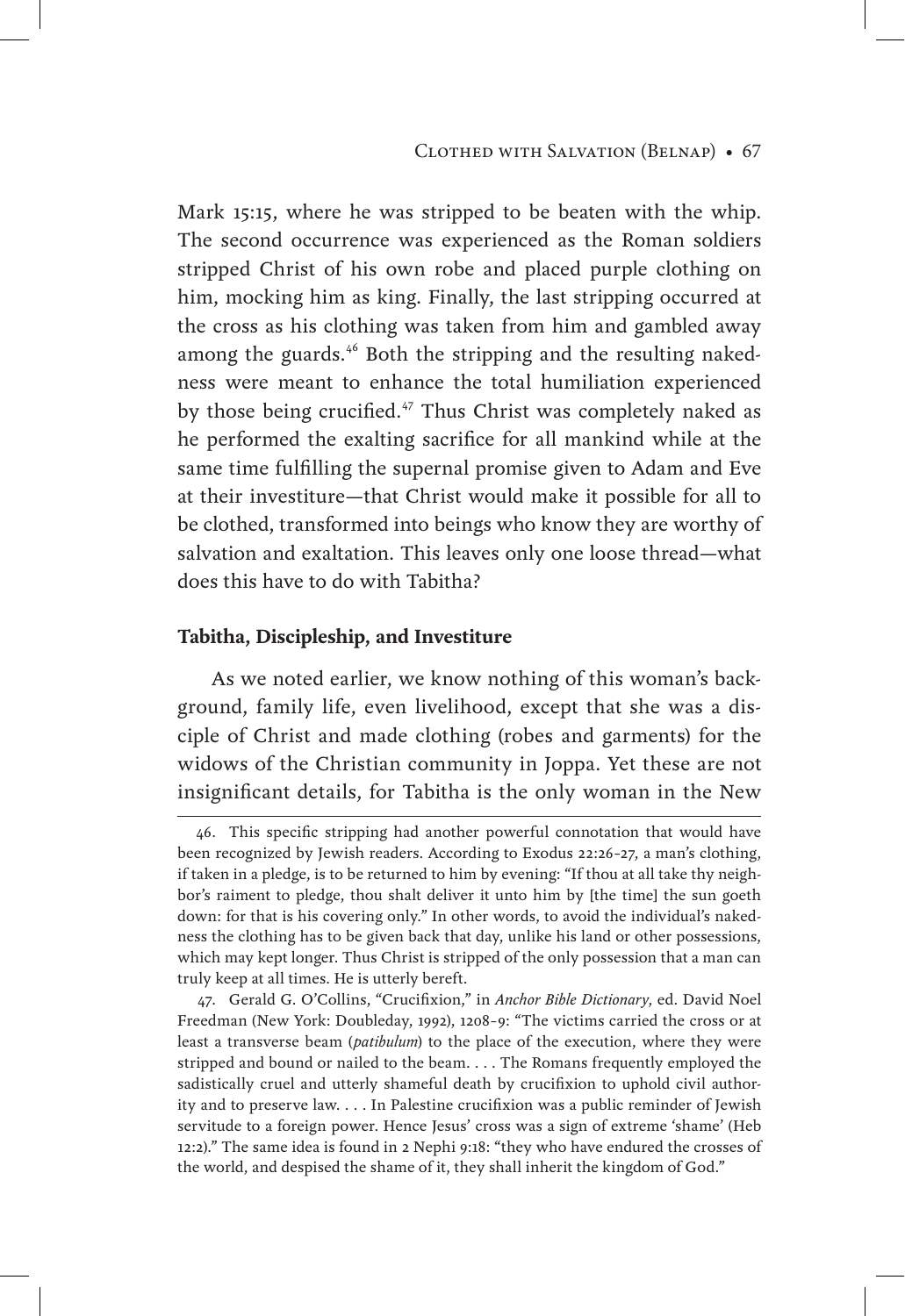Testament designated as a disciple. It appears that clothing widows is how she carried out her discipleship.<sup>48</sup> Understood in this way, like Christ's acts of investiture, Tabitha's acts of making and giving clothing to the widows represents her care and love for them; the clothing became tangible symbols of her recognition of the Joppan widows, letting them know that they were not forgotten or abandoned.

In this manner, then, Tabitha becomes an example of the ultimate disciple, one who not only learns but performs in the same manner as the teacher. Not surprisingly, other references describe discipleship in terms of clothing others. Perhaps one of the most powerful is found in Doctrine and Covenants 133:32, where we, having been clothed and crowned, are now responsible for crowning yet others, becoming like God with the power to invest others with the same transformation that we have experienced.<sup>49</sup>

Thus investiture becomes a sublime symbol of spiritual transformation. Like Adam and Eve, we have a need to be clothed in vestments that represent God's definition of who we really are, the vestments acting as a bridge, like the temple veil, between the divine and mortal states, and this knowledge in turn provides us the power to become true disciples, like Tabitha, of the one who

<sup>48.</sup> The common term used to designate disciple in the New Testament is *mathētēs*; however, the only feminine form of the word (*mathētria*) appears in Acts 9:36. While some have questioned the exact relationship between the widows and Tabitha's clothing, Fitzmyer points out that the verb used to describe the widows showing Peter the clothing (*epideiknymenai*) means "to show oneself"—in other words, they showed themselves dressed in the robes she made for them. Joseph A. Fitzmyer, *The Acts of the Apostles* (New York: Doubleday, 1997), 445.

<sup>49.</sup> Sebastian Brock, "Clothing Metaphors as a Means of Theological Expression in Syriac Tradition," in *Typus, Symbol, Allegorie bei den östlichen Vätern und ihren Parallelen im Mittelalter*, ed. Margot Schmidt (Regensburg: Pustet, 1982), 20: "We have already seen that the eschatological aspects of the 'robe of glory' obviate any idea of a purely cyclical process, in that the Endzeit is by no means a straight reflection of the Urzeit: the last state of Adam/mankind is to be far more glorious than his former state in the primordial Paradise, for, as Ephrem puts it, 'The exalted One knew that Adam desired to become a God, so he sent his Son who put Adam on, to give him his desire.' The Syriac Fathers, no less than the Greek, see the *theōsis* or divinization of man as the end purpose of the inhominization of God."